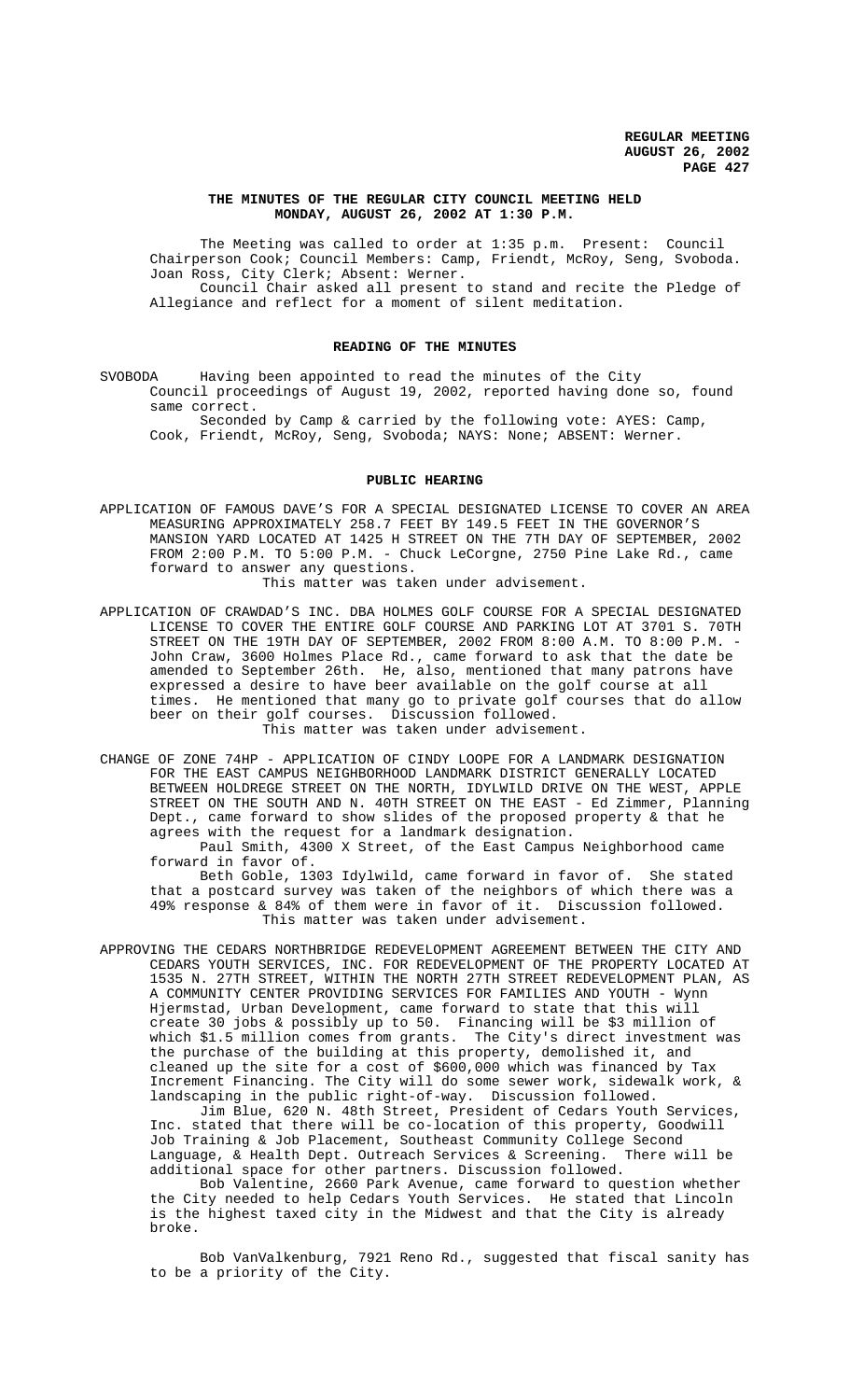> Craig Groat, 4935 Huntington Ave., came forward to comment on the City's low quality of economic growth. He was in favor of the Cedars Youth Services agreement. Jon Carlson, 1445 S. 20th St., came forward in favor of.

This matter was taken under advisement.

SPECIAL PERMIT 1629E - APPLICATION OF SOUTH RIDGE VILLAGE, L.L.C. TO AMEND SOUTH RIDGE VILLAGE COMMERCIAL DEVELOPMENT TO ADJUST THE BUILDING ENVELOPE AND SQUARE FOOTAGES, AND TO PERMIT A 50' TALL CLOCK TOWER, ON PROPERTY GENERALLY LOCATED AT SOUTH 27TH STREET AND PINE LAKE ROAD - Brian Carstens, 2935 Pine Lake Rd., Suite H, came forward representing South Ridge Development. Discussion followed. This matter was taken under advisement.

SPECIAL PERMIT 1966 - APPLICATION OF LA MOUNTAIN TRUST FOR AUTHORITY TO USE THE DESIGNATED LANDMARK JOSEPH GRAINGER HOUSE FOR FOUR DWELLING UNITS AND TWO BED AND BREAKFAST SUITES ON PROPERTY GENERALLY LOCATED AT THE NORTHWEST CORNER OF 20TH AND B STREET - Dennis McCulley, 1970 B Street, came forward representing La Mountain Trust and explaining his plans for this property. Discussion followed.

Jon Carlson, 1445 S, 20th St., President of the Near South Neighborhood, came forward to say that they were glad Mr. McCulley would be living in this house & the Board voted 12-1 in favor of the compromise he offered. Discussion followed.

Ken Winston, 1915 D Street, came forward in opposition. Discussion followed.

John Mercier, 1930 B Street, came forward in opposition.

John R. Thompson, 1264 S. 20th Street, came forward in opposition. Bill Svoboda, no address given, came forward in opposition.

Sharon Merritt Brushwood, 1965 B Street, came forward in opposition.

Bill Wayne, 1980 C Street, came forward in opposition.

Bob VanValkenburg, 7921 Reno Rd., asked what good is a plan if there's always a waiver. He asked Council to make a plan & listen to the people.

Coleen Seng, Council Person, asked Ed Zimmer what the R-6 zoning allows.

Mr. Zimmer stated that it allows for 19 dwelling units.

Glenn Friendt, Council Person, asked if it could be changed from R-6 zoning.

Mr. Zimmer answered yes the City Council can change zoning of property. Discussion followed.

Mr. McCulley came forward in rebuttal and withdrew his application for a Bed & Breakfast and will leave it as six units. Dana Roper, City Attorney, stated that the applicant needs to submit his withdrawal in writing.

This matter was taken under advisement.

WAIVING THE SUBDIVISION REQUIREMENT FOR THE INSTALLATION OF STREET TREES ALONG OLD CHENEY ROAD IN THE LINCOLN RACQUET CLUB ADDITION ADMINISTRATIVE FINAL PLAT GENERALLY LOCATED AT S. 56TH STREET AND OLD CHENEY ROAD - Brian Carstens, 2935 Pine Lake Rd., Suite H, came forward on behalf of Lincoln Racquet Club to answer any questions.

This matter was taken under advisement.

ACCEPTING AND APPROVING THE PRELIMINARY PLAT OF FAIRWAY PARK FOR 10 LOTS AND ONE OUTLOT, WITH WAIVERS TO THE REQUIRED STORMWATER DETENTION, SIDEWALKS ALONG THE SOUTH SIDE OF THERESA STREET WEST OF THE PRIVATE ROADWAY, CURVE RADIUS, AND FLOODPLAIN REQUIREMENTS, ON PROPERTY GENERALLY LOCATED AT N. 27TH STREET AND THERESA STREET - Ron Ross & Gus Ponstingl of Ross Engineering, 201 N. 8th St., came forward for the property owners of Fairway Park who are considering discontinuing to operate the mobile home park thus the reason for the preliminary plat. This will be phased out over a lengthy period of time. Adequate notice will be given the home owners in this park. Discussion followed.

Mr. Friendt asked what will happen as far as flood plain management & stormwater detention as far as fill if this is converted into an industrial or commercial park.

Jason Reynolds, Planning Dept., stated that the fill would be done in accordance with this preliminary plat if approved. They have onsight stormwater detention retention & there would be some floodwaters that would be displaced by the building pad sites. This plat meets the current regulations for flood plain development.

Nicole Fleck-Tooze, Public Works & Utilities Dept., added that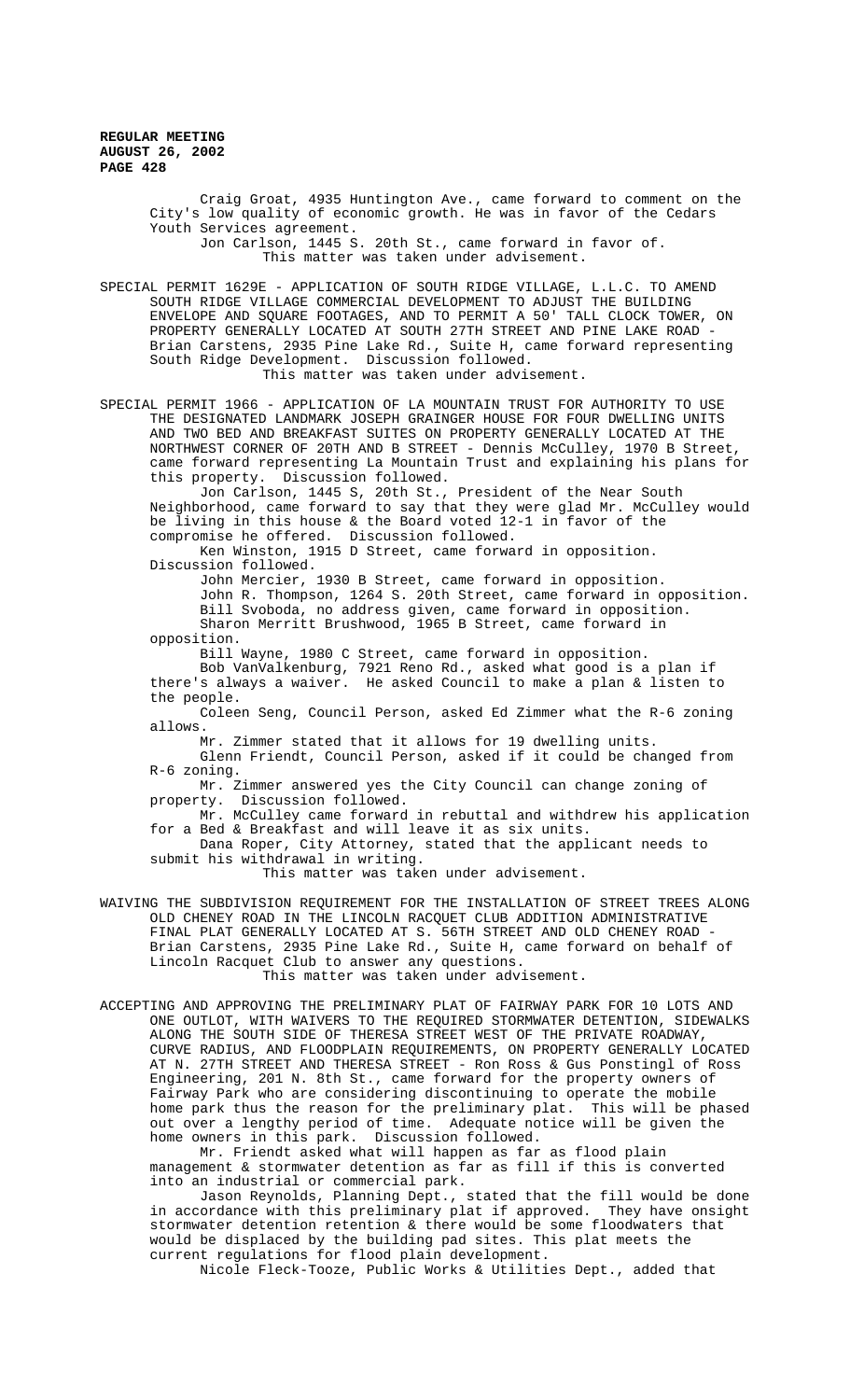this plat is looking to somewhat reduce the amount of fill that would be brought in if fully complied with the subdivision requirements which requires the entire site to be filled. This proposal brings in a substantial amount of fill so there would be an impact on flood storage, but doesn't bring in as much as would be needed to bring the entire site a foot above flood elevation. The benefit is you bring in less fill & then flood proof the buildings on the site.

This matter was taken under advisement.

ADOPTING THE 2002-2003 ANNUAL OPERATING BUDGET - Steve Hubka, Budget Officer, presented a substitute resolution citing there was a change on Page 6 of the transfer of appropriations. There was a \$200 error so the amount is now \$12,961.37 . The other change is Item #31 on the same page. Jonathan had asked him to address the City Council's reappropriation/ discretionary monies, \$49,337.00. These are the only changes. He asked if there were any questions.

Craig Groat, 4935 Huntington Avenue, came forward to address the economic growth of the City of Lincoln. He requested that the use of Eminent Power of Domain be used to take back the Old Federal Building. Bob VanValkenburg, 7921 Reno Road, stated the reason for budget problems is the 2,000 jobs leaving the City of Lincoln followed by other opinions concerning the budget problems.

This matter was taken under advisement.

**TOOK BREAK 4:03 P.M. RECONVENED 4:15 P.M.**

### **MISCELLANEOUS BUSINESS**

Craig Groat, 4935 Huntington Street, came forward to discuss zoning of the older homes to allow students to live in them. He also discussed infrastructure & impact fees. He read from the Duncan Report & referred to the MGIC Underwriting Guide. This matter was taken under advisement.

# **\*\* END OF PUBLIC HEARING \*\***

# **COUNCIL ACTION**

# **LIQUOR RESOLUTIONS**

APPLICATION OF FAMOUS DAVE'S FOR A SPECIAL DESIGNATED LICENSE TO COVER AN AREA MEASURING APPROXIMATELY 258.7 FEET BY 149.5 FEET IN THE GOVERNOR'S MANSION YARD LOCATED AT 1425 H STREET ON THE 7TH DAY OF SEPTEMBER, 2002 FROM 2:00 P.M. TO 5:00 P.M. - CLERK read the following resolution, introduced by Jon Camp, who moved its adoption for approval: A-81664 BE IT RESOLVED by the City Council of the City of Lincoln,

Nebraska:

That after hearing duly had as required by law, consideration of the facts of this application, the Nebraska Liquor Control Act, and the pertinent City ordinances, the City Council recommends that the application of Famous Dave's for a Special Designated License to cover an area measuring 258.7 feet by 149.5 feet at the Governor's Mansion yard at 1625 H Street, Lincoln, Nebraska, on the 7th day of September, 2002 between the hours of 2:00 p.m. and 5:00 p.m., be approved with the condition that the premise complies in every respect with all City and State regulations and with the following requirements:<br>1. Identification to be checked, wristbands re

- Identification to be checked, wristbands required on all parties wishing to consume alcohol.
	- 2. Adequate security shall be provided for the event.
	- 3. The area requested for the permit shall be separated from
	- the public by a fence or other means.
- 4. Responsible alcohol service practices shall be followed.

BE IT FURTHER RESOLVED the City Clerk is directed to transmit a copy of this resolution to the Nebraska Liquor Control Commission. Introduced by Jon Camp

Seconded by Seng & carried by the following vote: AYES: Camp, Cook, McRoy, Seng; NAYS: Friendt, Svoboda; ABSENT: Werner

APPLICATION OF CRAWDAD'S INC. DBA HOLMES GOLF COURSE FOR A SPECIAL DESIGNATED LICENSE TO COVER THE ENTIRE GOLF COURSE AND PARKING LOT AT 3701 S. 70TH STREET ON THE 19TH DAY OF SEPTEMBER, 2002 FROM 8:00 A.M. TO 8:00 P.M. -

CLERK read the following resolution, introduced by Annette McRoy, who moved its adoption for approval with date change of 26th of September: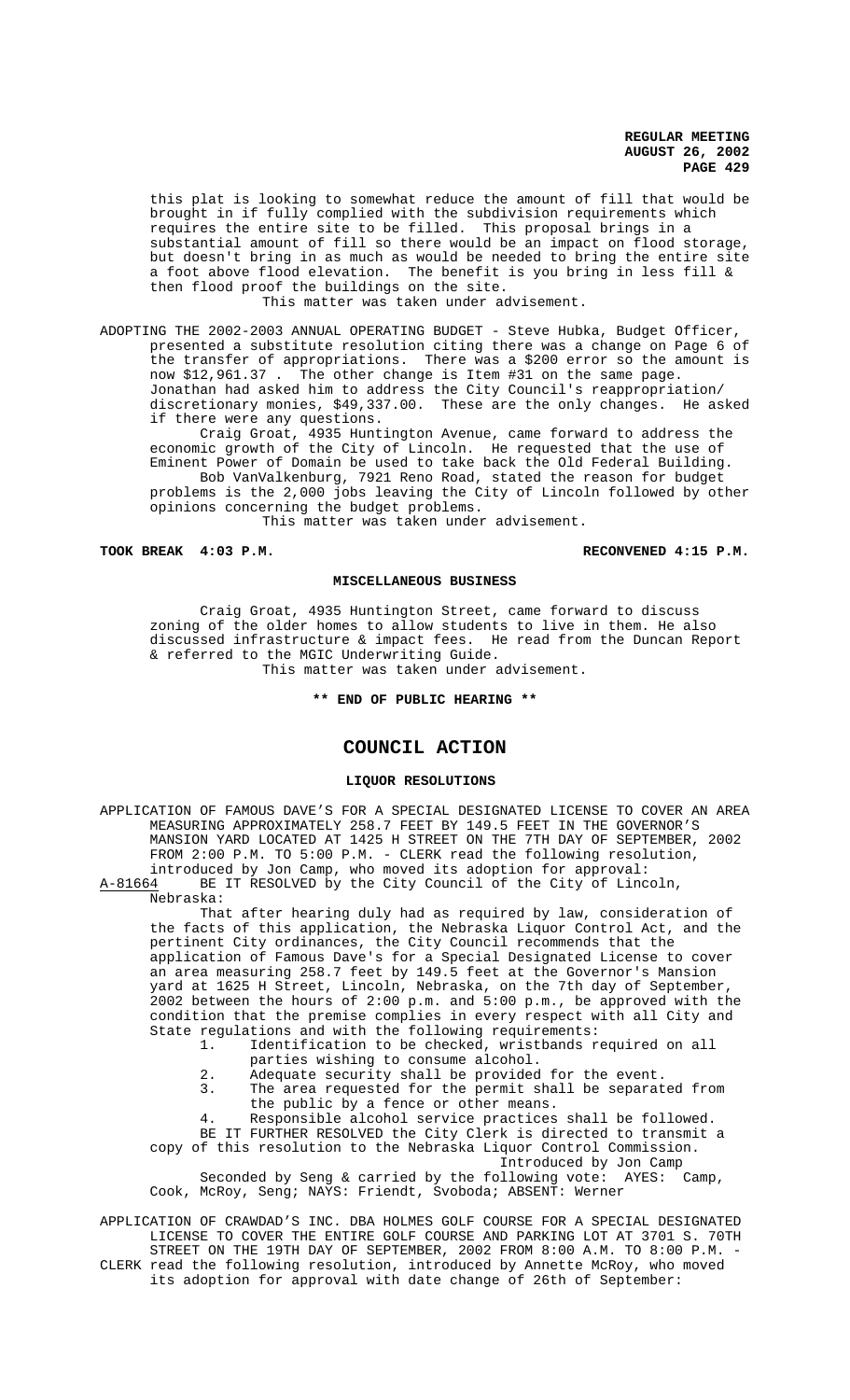Seconded by Seng & TIED by the following vote: AYES: Cook, McRoy, Seng; NAYS: Camp, Friendt, Svoboda; ABSENT: Werner. Due to a tie vote the SDL application of Holmes Golf Course will be carried over to Sept. 9, 2002.

## **ORDINANCES - 2ND READING**

- CHANGE OF ZONE 74HP APPLICATION OF CINDY LOOPE FOR A LANDMARK DESIGNATION FOR THE EAST CAMPUS NEIGHBORHOOD LANDMARK DISTRICT GENERALLY LOCATED BETWEEN HOLDREGE STREET ON THE NORTH, IDYLWILD DRIVE ON THE WEST, APPLE STREET ON THE SOUTH AND N. 40TH STREET ON THE EAST - PRIOR to reading:
- SENG Moved to have 2nd & 3rd reading this date. Seconded by McRoy & LOST by the following due to a lack of a majority vote (need 5): AYES: Cook, Friendt, McRoy, Seng; NAYS: Camp, Svoboda; ABSENT: Werner.
- CLERK Read an ordinance, introduced by Coleen Seng, for a Change of Zone 74HP - application of Cindy Loope for a landmark designation for the East Campus Neighborhood Landmark District generally located between Holdrege Street on the north, Idylwild Drive on the west, Apple Street on the South and N. 40th Street on the east, the second time.

## **RESOLUTIONS**

APPROVING THE APPOINTMENT OF TERRY WERNER TO THE UTILITY BILLING CHECK-OFF PROGRAM BOARD A FOR ONE-YEAR TERM FROM SEPTEMBER 1, 2002 THROUGH AUGUST 31, 2003.(SUBSTITUTE RESOLUTION) - CLERK read the following resolution, introduced by Ken Svoboda, who moved its adoption:<br>A-81665 BE IT RESOLVED by the City Council of the Ci

BE IT RESOLVED by the City Council of the City of Lincoln, Nebraska:

That the appointment of Terry Werner to the Advisory Board for the utility billing check-off program for a one-year term from September 1, 2002 through August 31, 2003, is hereby approved.

Introduced by Ken Svoboda Seconded by Seng & carried by the following vote: AYES: Camp, Cook, Friendt, McRoy, Seng, Svoboda; NAYS: None; ABSENT: Werner.

APPROVING THE CEDARS NORTHBRIDGE REDEVELOPMENT AGREEMENT BETWEEN THE CITY AND CEDARS YOUTH SERVICES, INC. FOR REDEVELOPMENT OF THE PROPERTY LOCATED AT 1535 N. 27TH STREET, WITHIN THE NORTH 27TH STREET REDEVELOPMENT PLAN, AS A COMMUNITY CENTER PROVIDING SERVICES FOR FAMILIES AND YOUTH. SPECIAL PERMIT 1629E - APPLICATION OF SOUTH RIDGE VILLAGE, L.L.C. TO AMEND SOUTH RIDGE VILLAGE COMMERCIAL DEVELOPMENT TO ADJUST THE BUILDING ENVELOPE AND SQUARE FOOTAGES, AND TO PERMIT A 50' TALL CLOCK TOWER, ON PROPERTY GENERALLY LOCATED AT SOUTH 27TH STREET AND PINE LAKE ROAD - CLERK read the following resolution, introduced by Ken Svoboda, who

moved its adoption:<br>A-81666 BE IT RESOLVE BE IT RESOLVED by the City Council of the City of Lincoln, Nebraska:

That the attached Cedars Northbridge Community Center Redevelopment Agreement between the City of Lincoln and the Cedars Youth Services, Inc., for redevelopment of the property located at 1535 N. 27th Street, within the North 27th Street Redevelopment Plan, as a community center providing services for families and youth, in accordance with the terms and conditions contained in said Agreement, is hereby approved and the Mayor is authorized to execute the same on behalf of the City of Lincoln.

The City Clerk is directed to return one fully executed copy of the Agreement to the Urban Development Department, for transmittal to Cedars Youth Services.

Introduced by Ken Svoboda Seconded by Seng & carried by the following vote: AYES: Camp, Cook, Friendt, McRoy, Seng, Svoboda; NAYS: None; ABSENT: Werner.

SPECIAL PERMIT 1629E - APPLICATION OF SOUTH RIDGE VILLAGE, L.L.C. TO AMEND SOUTH RIDGE VILLAGE COMMERCIAL DEVELOPMENT TO ADJUST THE BUILDING ENVELOPE AND SQUARE FOOTAGES, AND TO PERMIT A 50' TALL CLOCK TOWER, ON PROPERTY GENERALLY LOCATED AT SOUTH 27TH STREET AND PINE LAKE ROAD - CLERK read the following resolution, introduced by Ken Svoboda, who moved its adoption:<br>A-81667 WHEREAS, Sout

WHEREAS, South Ridge Village, L.L.C. has submitted an application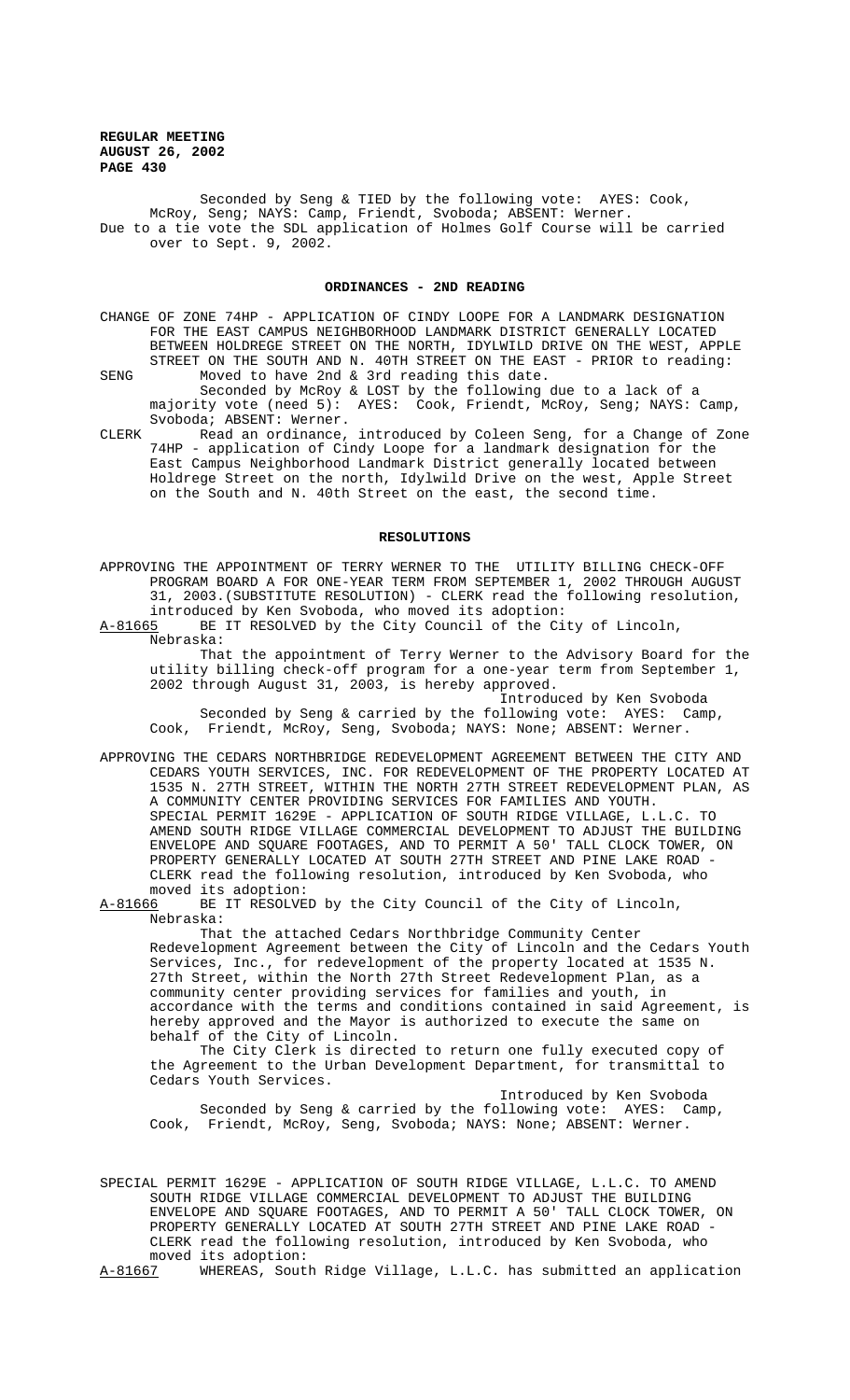designated as Special Permit No. 1629E for authority to amend Special Permit No. 1629 to adjust the building envelope and the building square footages, and to permit a 50' tall clock tower on property located at South 27th Street and Pine Lake Road, and legally described to wit: Lots 1 through 8, and a portion of Lot 9, South Ridge Village Addition; Lots 1 and 2, South Ridge Village 4th Addition; Lot 2 and a portion of Lot 1 and Outlot "A", South Ridge Village 6th Addition; Lot 1 and a portion of Outlot "A", South Ridge Village 7th Addition; and the remaining portion of Lot 1, Block 1, Porter Ridge West 4th Addition, all located in the Northwest Quarter of Section 19, Township 9 North, Range 7 East of the 6th P.M., Lincoln, Lancaster County, Nebraska, more particularly described as follows: Commencing at the southwest corner of Lot 1, Block 1, Porter Ridge West 4th Addition, and the true point of beginning; thence northerly north 00 degrees 02 minutes 24 seconds west along the west line of Lot 1, Block 1, Porter Ridge West 4th Addition, a distance of 556.92 feet; thence northerly north 02 degrees 15 minutes 01 seconds east, a distance of 305.80 feet; thence northerly north 02 degrees 22 minutes 38 seconds west along the west line of Outlot "A", South Ridge Village 7th Addition being 72.22 feet east of the west line of said Section 19 and the center line of South 27th Street, a distance of 285.21 feet; thence northeasterly on a bearing of north 44 degrees 32 minutes 08 seconds east, a distance of 56.15 feet; thence on an assumed bearing of north 89 degrees 57 minutes 36 seconds east along the north line of said Outlot "A", said line being 60.00 feet south and parallel with the center line of right-of-way for Pine Lake Road, a distance of 160.00 feet to a point of curvature; thence around a curve in a counter clockwise direction having a delta angle of 28 degrees 37 minutes 53 seconds, an arc distance of 529.70 feet, a radius of 1060.00 feet, and a chord of north 75 degrees 38 minutes 40 seconds east along the north line of said Outlot "A", said line being 60.00 feet south and parallel with the center line of right-ofway for Pine Lake Road, a distance of 524.20 feet, to a point of tangency; thence northwesterly on a bearing of north 61 degrees 19 minutes 43 seconds east, a distance of 502.67 feet to a point of curvature; thence around a curve in a clockwise direction having a delta angle of 15 degrees 29 minutes 42 seconds, an arc distance of 254.21 feet, a radius of 940.00 feet, and a chord of north 69 degrees 04 minutes 34 seconds east, said line being 60.00 feet southeast of and parallel to the center line of right-of-way for Pine Lake Road, a distance of 253.44 feet; thence southerly south 13 degrees 10 minutes 35 seconds east, a distance of 2.74 feet to a point of curvature; thence around a curve in a clockwise direction having a delta angle of 09 degrees 17 minutes 35 seconds, an arc distance of 97.32 feet, a radius of 600.00 feet, and a chord of south 08 degrees 31 minutes 48 seconds east, a distance of 97.21 feet to a compound curvature; thence around a curve in a clockwise direction having a delta angle of 69 degrees 06 minutes 18 seconds, an arc distance of 150.76 feet, a radius of 125.00 feet, and a chord of south 30 degrees 40 minutes 09 seconds west, a distance of 141.79 feet; thence southeasterly south 24 degrees 46 minutes 42 seconds east, a distance of 243.10 feet to a point of curvature; thence around a curve in a clockwise direction having a delta angle of 68 degrees 47 minutes 18 seconds, an arc distance of 150.07 feet, a radius of 125.00 feet, and a chord of south 09 degrees 36 minutes 57 seconds west, a distance of 141.22 feet; thence southwesterly

south 44 degrees 00 minutes 36 seconds west, a distance of 218.74 feet; thence westerly north 45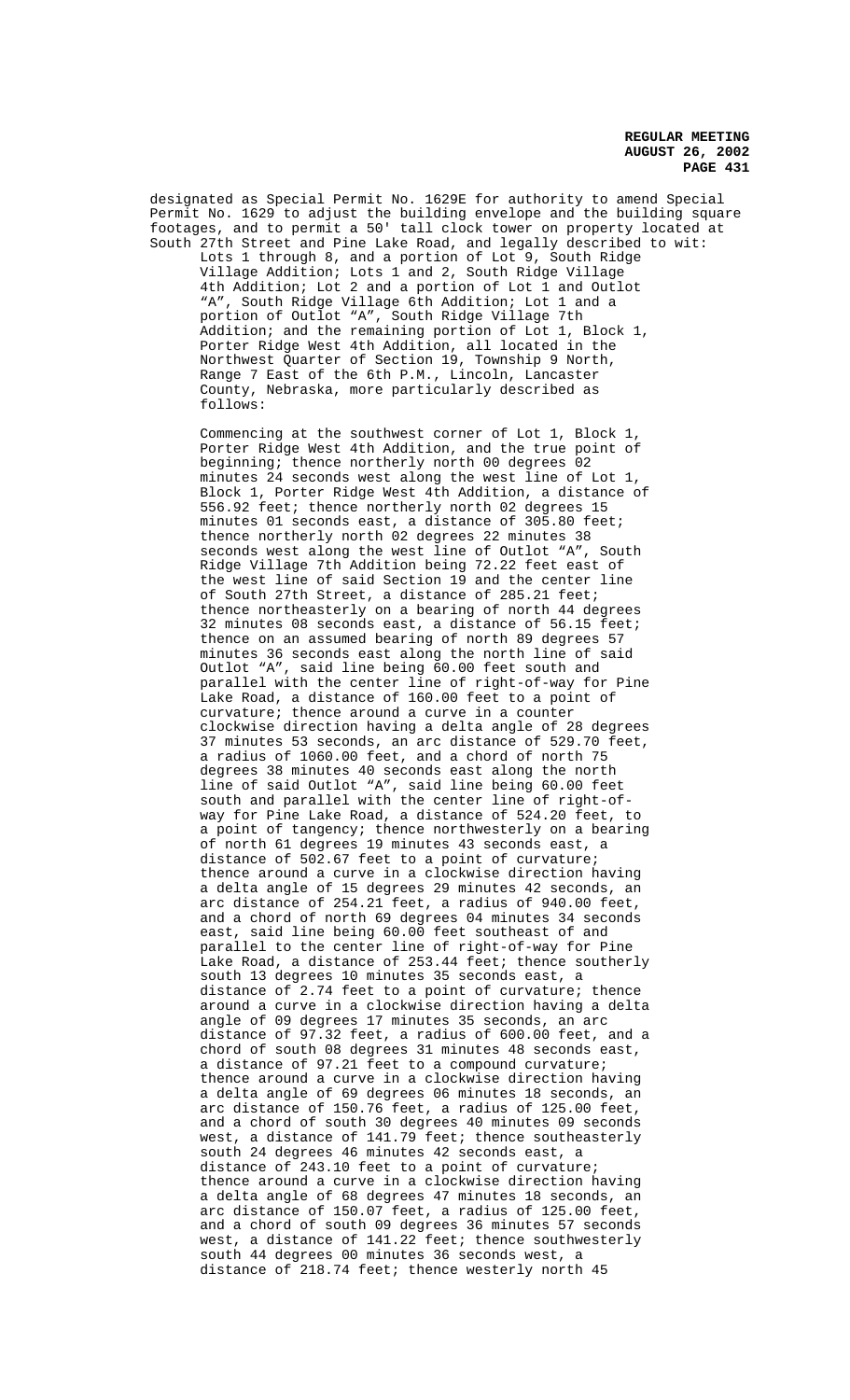> degrees 59 minutes 24 seconds west, a distance of 94.58 feet to a point of curvature; thence around a curve in a clockwise direction having a delta angle of 04 degrees 26 minutes 15 seconds, an arc distance of 38.73 feet, a radius of 500.00 feet, and a chord of north 43 degrees 46 minutes 17 seconds west, a distance of 38.72 feet; thence southwesterly south 48 degrees 26 minutes 51 seconds west, a distance of 124.88 feet to a point of curvature; thence around a curve in a clockwise direction having a delta angle of 32 degrees 19 minutes 31 seconds, an arc distance of 70.52 feet, a radius of 125.00 feet, and a chord of south 64 degrees 36 minutes 36 seconds west, a distance of 69.59 feet to a point of tangency; thence westerly south 80 degrees 46 minutes 22 seconds west, a distance of 159.86 feet to a point of curvature; thence around a curve in a counter clockwise direction having a delta angle of 04 degrees 47 minutes 49 seconds, an arc distance of 50.23 feet, a radius of 600.00 feet, and a chord of south 78 degrees 22 minutes 27 seconds west, a distance of 50.22 feet to a point of tangency; thence westerly south 75 degrees 58 minutes 33 seconds west, a distance of 184.34 feet; thence westerly south 77 degrees 36 minutes 59 seconds west, a distance of 145.40 feet to a point of curvature; thence around a curve in a clockwise direction having a delta angle of 08 degrees 20 minutes 24 seconds, an arc distance of 87.34 feet, a radius of 600.00 feet, and a chord of south 81 degrees 53 minutes 48 seconds west, a distance of 87.26 feet to a point of tangency; thence westerly south 86 degrees 04 minutes 01 seconds west, a distance of 8.57 feet; thence southerly south 00 degrees 00 minutes 00 seconds east, a distance of 171.60 feet; thence easterly south 89 degrees 53 minutes 38 seconds east along the center line of Porter Ridge Road, a distance of  $31.02$  feet; thence around a curve in a clockwise direction having a delta angle of 09 degrees 21 minutes 39 seconds, an arc distance of 24.51 feet, a radius of 150.00 feet, and a chord of south 85 degrees 12 minutes 49 seconds east, said line being the center line of Porter Ridge Road, a distance of 24.48 feet; thence southerly south 00 degrees 06 minutes 48 seconds west along the east line of Lot 1, Block 1, Porter Ridge West 4th Addition, a distance of 593.72 feet; thence westerly south 89 degrees 57 minutes 36 seconds west along the south line of Lot 1, Block 1, Porter Ridge West 4th Addition, a distance of 434.14 feet to the southwest corner of said Lot 1, Block 1, Porter Ridge West 4th Addition being 60.00 feet east of the west line of said Section 19, to the point of beginning; containing a calculated area of

1,029,146.74 square feet or 23.63 acres more or less; WHEREAS, the real property adjacent to the area included within the site plan for this adjustment to the commercial development will not be adversely affected; and

WHEREAS, said site plan together with the terms and conditions hereinafter set forth are consistent with the intent and purpose of Title 27 of the Lincoln Municipal Code to promote the public health, safety, and general welfare.

NOW, THEREFORE, BE IT RESOLVED by the City Council of the City of Lincoln, Nebraska:

That the application of South Ridge Village, L.L.C., hereinafter referred to as "Permittee", to amend South Ridge Village commercial development to adjust the building envelope and the building square footages, and to permit a 50' tall clock tower, on the property legally described above, be and the same is hereby granted under the provisions of Sections 27.63.470(e) of the Lincoln Municipal Code upon condition that construction and operation of said commercial district be in strict compliance with said application, the site plan, and the following additional express terms, conditions, and requirements:<br>1. This permit approves 215,000 square feet of

This permit approves 215,000 square feet of commercial uses as shown on the approved site plan and per § 27.63.470(e) of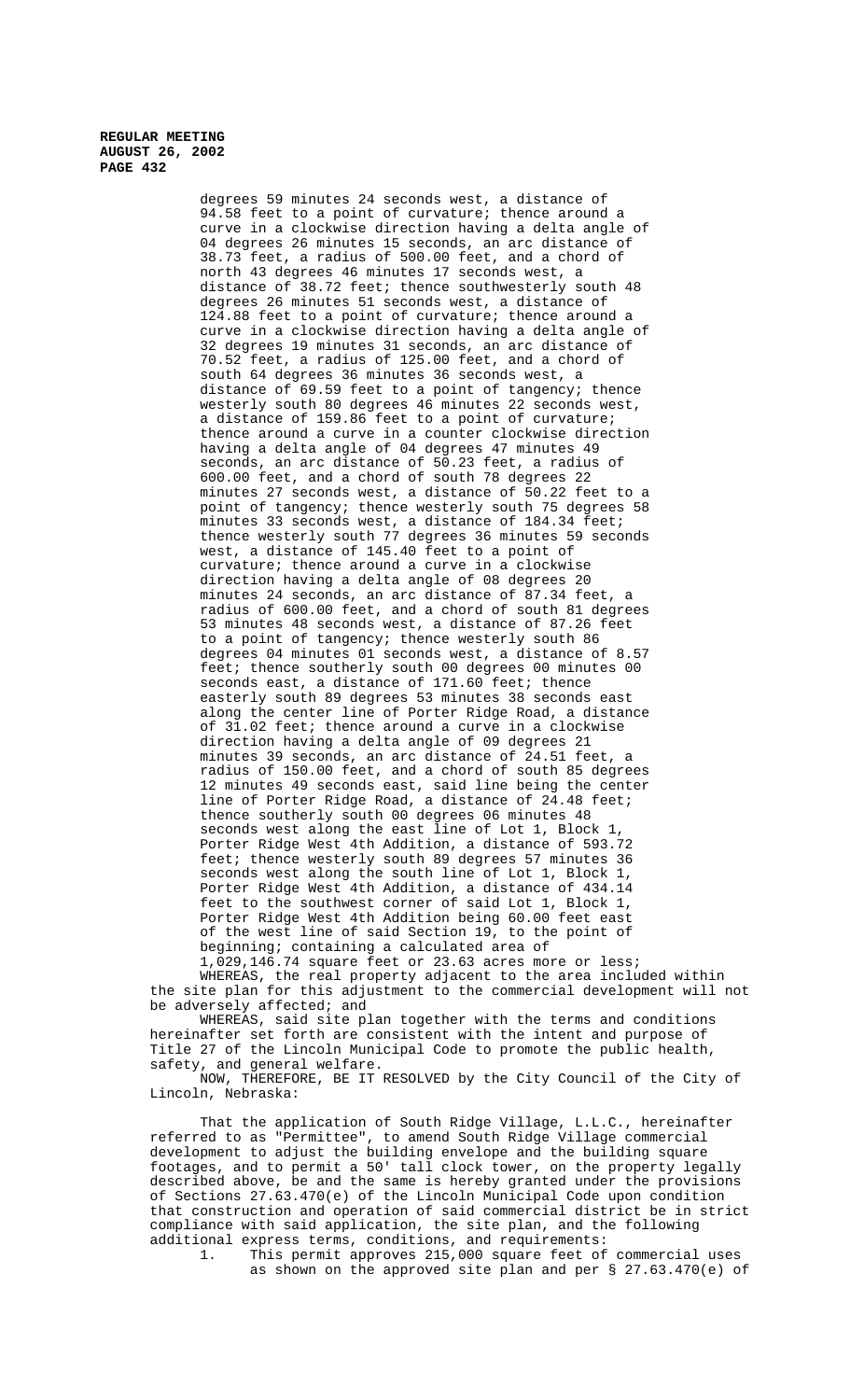the Lincoln Municipal Code modifies the height requirement to permit a 50 foot tall clock tower on the primary commercial/retail building.

- 2. Before receiving building permits:
	- a. The Permittee must submit a reproducible final plan, including five copies, approved by the Planning Director.
	- b. The construction plans must conform to the approved

plans.

- c. Final plats within the area of South Ridge Village commercial development must be approved by the City.
- d. The Permittee must receive approval for an administrative amendment to specify the site plan within the O-3 area.

3. Before occupying this commercial use, all development and construction must be completed in conformance with the approved plans. 4. All privately-owned improvements, shall be permanently maintained by the owner or an appropriately established property owners

association approved by the City Attorney.

5. The site plan approved by this permit represents the official approved permit, and shall be the basis for all interpretations of setbacks, yards, locations of structures, location of parking and circulation elements, etc.<br>6. The terms, con

The terms, conditions, and requirements of this resolution shall be binding and obligatory upon the Permittee, its successors, and assigns. The building official shall report violations to the City Council which may revoke the special permit or take such other action as may be necessary to gain compliance.

7. The Permittee shall sign and return the City's letter of acceptance to the City Clerk within 30 days following approval of the special permit, provided, however, said 30-day period may be extended up to six months by administrative amendment. The City Clerk shall file a copy of the resolution approving the special permit and the letter of acceptance with the Register of Deeds, filing fees therefor to be paid

in advance by the Permittee.<br>8. The site plan as The site plan as approved with this Resolution voids and supersedes all previously approved site plans, however all resolutions approving previous permits remain in force unless specifically amended by this resolution.

Introduced by Ken Svoboda Seconded by Seng & carried by the following vote: AYES: Camp, Cook, Friendt, McRoy, Seng, Svoboda; NAYS: None; ABSENT: Werner.

SPECIAL PERMIT 1966 - APPLICATION OF LA MOUNTAIN TRUST FOR AUTHORITY TO USE THE DESIGNATED LANDMARK JOSEPH GRAINGER HOUSE FOR FOUR DWELLING UNITS AND TWO BED AND BREAKFAST SUITES ON PROPERTY GENERALLY LOCATED AT THE NORTHWEST CORNER OF 20TH AND B STREET - PRIOR to reading:

Camp Moved to Withdraw Bill No. 02R-184. Seconded by Seng & carried by the following vote: AYES: Camp, Cook, Friendt, McRoy, Seng, Svoboda; NAYS: None; ABSENT: Werner. The resolution, having been **WITHDRAWN**, was assigned File **#38-4412**, & placed on file in the Office of the City Clerk.

WAIVING THE SUBDIVISION REQUIREMENT FOR THE INSTALLATION OF STREET TREES ALONG OLD CHENEY ROAD IN THE LINCOLN RACQUET CLUB ADDITION ADMINISTRATIVE FINAL PLAT GENERALLY LOCATED AT S. 56TH STREET AND OLD CHENEY ROAD - CLERK read the following resolution, introduced by Ken Svoboda, who moved its adoption:

A-81668 WHEREAS, the administrative final plat of Lincoln Racquet Club Addition has been conditionally approved by the Planning Director for the City of Lincoln; and

WHEREAS, the conditions of approval of said administrative final plat require the planting of street trees along Old Cheney Road within said plat, on property generally located at S. 56th Street and Old Cheney Road; and

WHEREAS, Lincoln Racquet Club, Inc. has requested a modification to waive said requirement pursuant to § 26.31.010 of the Lincoln Municipal Code; and

WHEREAS, the Lincoln Lancaster County Planning Commission has reviewed said request and has recommended conditional approval of said request; and

WHEREAS, the City Council finds that the strict application of all requirements would result in actual difficulties or substantial hardship or injustice to the property owner.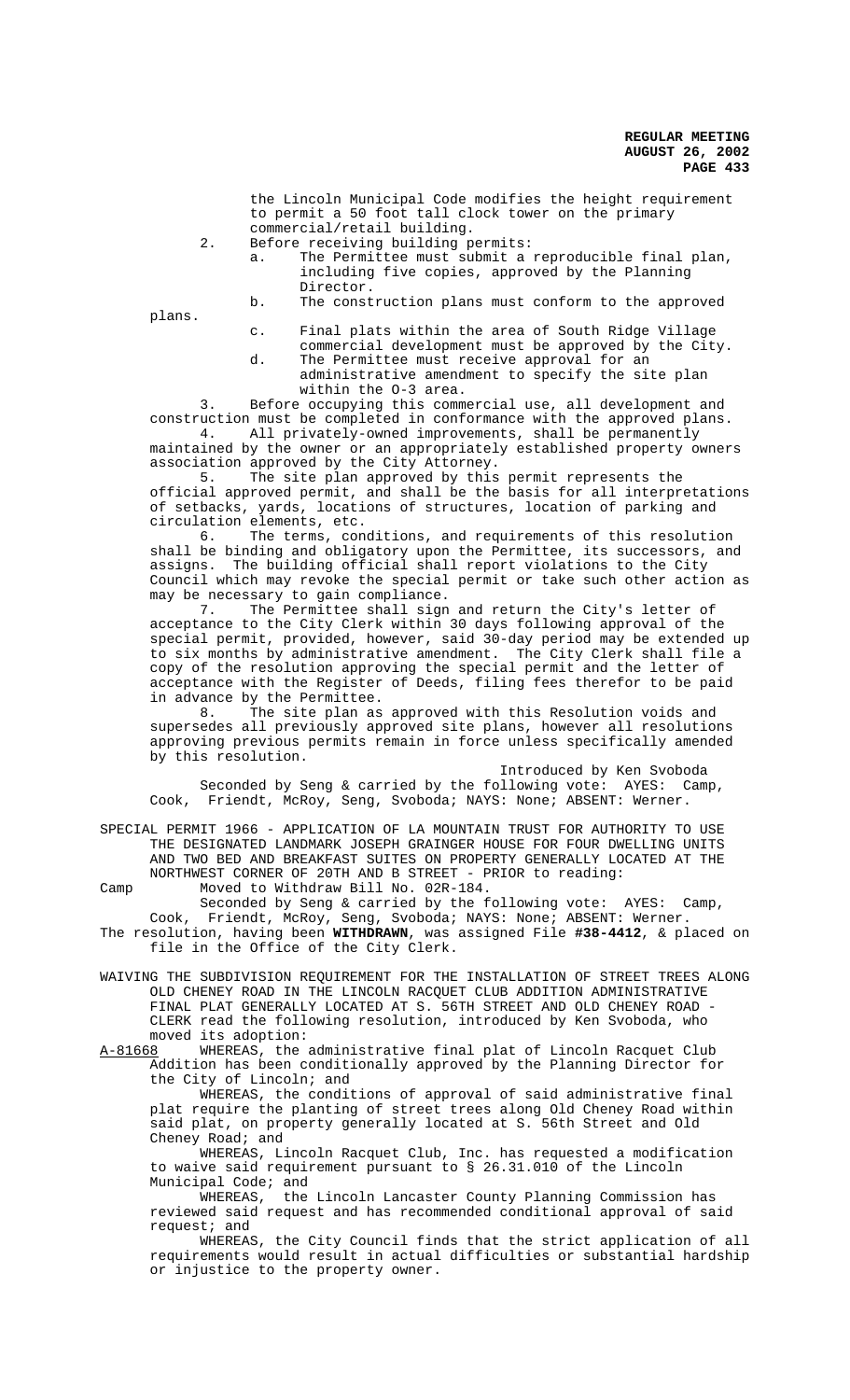> NOW, THEREFORE, BE IT RESOLVED by the City Council of the City of Lincoln, Nebraska:

That the requirement of Section 26.27.090 of the Land Subdivision Ordinance that street trees be planted on private property abutting major streets, on property generally located at 56th Street and Old Cheney Road within the administrative final plat of Lincoln Racquet Club Addition is hereby waived.

Introduced by Ken Svoboda Seconded by Seng & carried by the following vote: AYES: Camp, Cook, Friendt, McRoy, Seng, Svoboda; NAYS: None; ABSENT: Werner.

ACCEPTING AND APPROVING THE PRELIMINARY PLAT OF FAIRWAY PARK FOR 10 LOTS AND ONE OUTLOT, WITH WAIVERS TO THE REQUIRED STORMWATER DETENTION, SIDEWALKS ALONG THE SOUTH SIDE OF THERESA STREET WEST OF THE PRIVATE ROADWAY, CURVE RADIUS, AND FLOODPLAIN REQUIREMENTS, ON PROPERTY GENERALLY LOCATED AT N. 27TH STREET AND THERESA STREET - CLERK read the following resolution, introduced by Ken Svoboda, who moved its adoption:

A-81669 WHEREAS, **Jarock, Inc.** has submitted the preliminary plat of **FAIRWAY PARK** and associated request for waiver of stormwater detention/retention, sidewalks along the south side of Theresa Street west of the private roadway, curve radius, and flood plain requirements for acceptance and approval; and

WHEREAS, the Lincoln City - Lancaster County Planning Commission has reviewed said preliminary plat and made recommendations as contained in the letter dated April 19, 2002, which is attached hereto as Exhibit "A"; and

WHEREAS, the Lincoln City-Lancaster County Planning Commission recommended denial of the requested waivers for stormwater detention/retention and sidewalks along the south side of Theresa Street west of the private roadway.

NOW, THEREFORE, BE IT RESOLVED by the City Council of the City of Lincoln, Nebraska:

That the preliminary plat of **FAIRWAY PARK**, located at N. 27th Street and Theresa Street as submitted by **Jarock, Inc.** is hereby accepted and approved, subject to the terms and conditions set forth in Exhibit "A", which is attached hereto and made a part of this resolution as though fully set forth verbatim.

BE IT FURTHER RESOLVED that the City Council finds that the tract to be subdivided is surrounded by such development or unusual conditions that strict application of the subdivision requirements would result in actual difficulties or substantial hardship and the following modifications to the subdivision requirements are therefore approved:

1. The centerline radius requirements of the Design Standards are waived to permit shorter centerline radius for curves. 2. The requirement of Section 26.23.181 of the Lincoln

Municipal Code that all areas of habitation and employment be raised to one foot above the 100 year flood elevation is hereby waived in order to minimize the amount of fill material required to be brought into the floodplain.

Introduced by Ken Svoboda Seconded by Seng & carried by the following vote: AYES: Camp, Cook, Friendt, McRoy, Seng, Svoboda; NAYS: None; ABSENT: Werner.

ADOPTING THE 2002-2003 ANNUAL OPERATING BUDGET - CLERK read the following resolution, introduced by Ken Svoboda, who moved its adoption:<br>A-81670 WHEREAS, under the provisions of Section 25 and 25a of A A-81670 WHEREAS, under the provisions of Section 25 and 25a of Article IX of the Charter of the City of Lincoln, the proposed annual budget for

the City of Lincoln was submitted on June 24, 2002; and

WHEREAS, under the provisions of Section 26 of Article IX of the City Charter, a public hearing on the proposed budget was held on August 12, 2002 notice thereof having been published in one issue of the Lincoln Journal Star, a newspaper of general circulation in the City, more than five days before such hearing; and

WHEREAS, all necessary changes have been made as to revenue estimates and appropriation items.

NOW, THEREFORE, BE IT RESOLVED by the City Council of the City of Lincoln, Nebraska;<br>1. That p

That pursuant to the provisions of Article IX of the Charter of the City of Lincoln, the budget for the fiscal year beginning September 1, 2002, a copy of which is hereto attached and made a part of this resolution as fully as if set forth verbatim herein, is hereby adopted, and the several sums therein set forth to be raised by the levy of a tax upon all taxable property within the corporate limits of the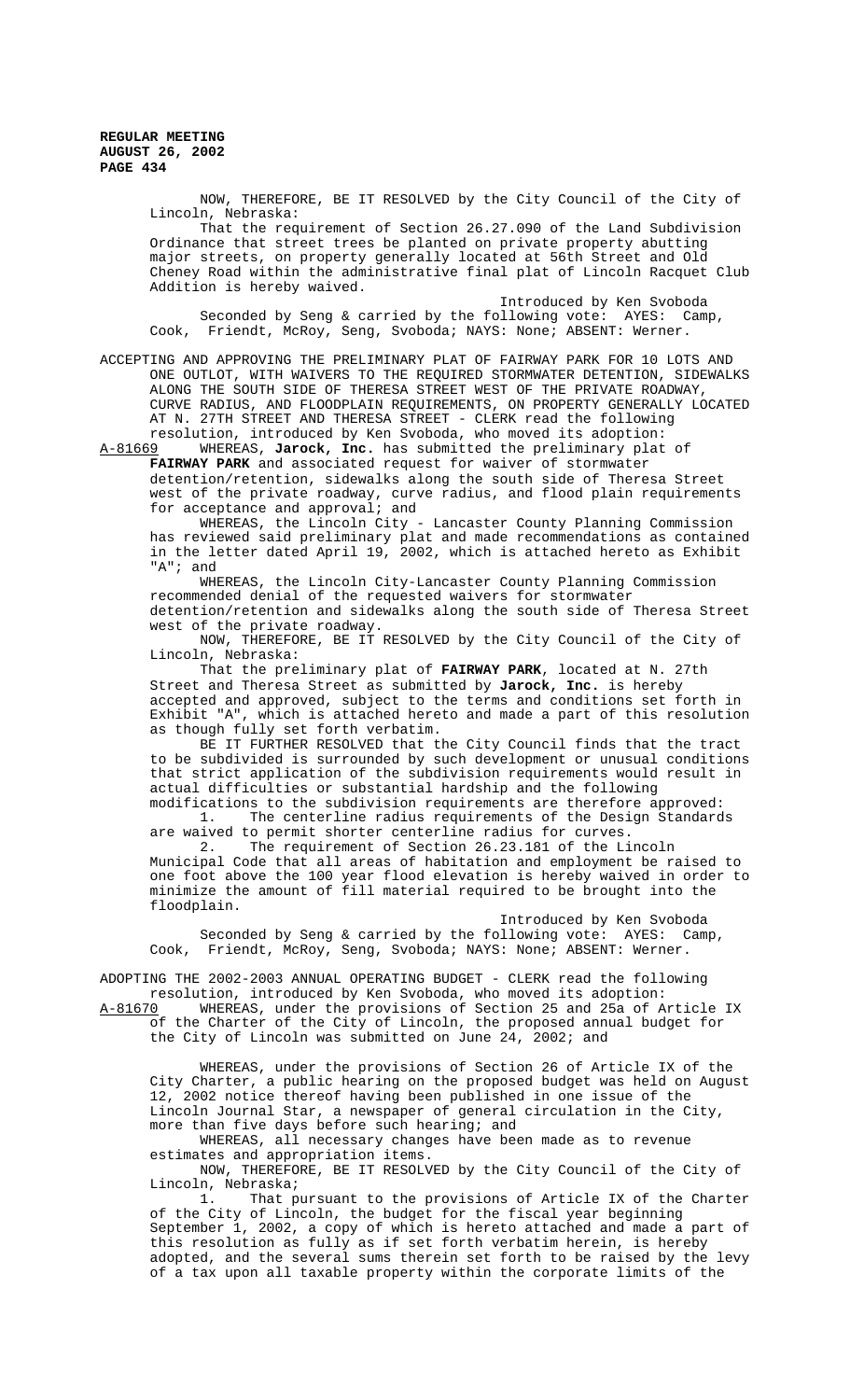City of Lincoln, Nebraska, the estimated balances on hand, the miscellaneous receipts and all other funds and receipts are hereby appropriated for the several purposes therein stated. That all money received in any of the aforesaid funds in excess of the estimated balances and receipts set forth in said budget shall be credited to the unappropriated surplus of such funds.

2. The City Council, by adoption of the Capital Improvement Program on Schedule 5 of this resolution, hereby authorizes the acquisition of all necessary right-of-way, easements, or other interest in land, by purchase if possible, by condemnation if necessary, for those projects included within the first year of said Capital Improvement Program.

3. Pursuant to Section 2 of L.B. 989 passed by the Second Session of the Ninety-Fifth Legislature, the City is authorized to increase budgeted restricted funds by the basic allowable growth percentage of the base (2.5%) and allowable growth due to improvements to real property as a result of new construction, additions to existing buildings, any improvements to real property which increase the value of such property, and any increase in valuation due to annexation and any personal property valuation over the prior year above 2.5% expressed in dollars and to utilize other lid exemptions authorized in L.B. 989. Such increase is hereby authorized to the extent necessary to generate the revenues to fund the budget, and any unused restricted funds authority is hereby authorized to be carried forward to future budget years.

Pursuant to the agreement for the provision of services related to the emergency medical care system in Lincoln, Nebraska, the annual budget for Emergency Medical Services, Inc. a copy of which is attached hereto, labeled Schedule 6, is hereby approved.

5. There is hereby appropriated all money now credited or which will be credited to any Internal Service Fund, Trust Fund, Agency Fund, and Enterprise Fund, now or heretofore created, notwithstanding any sum limitations set forth in the budget attached hereto.

6. There is hereby appropriated all money now credited or which will be credited to the Building and Safety Fund notwithstanding any sum limitation set forth in the budget attached hereto.

7. There is hereby appropriated all money received or to be received from the County of Lancaster, the State of Nebraska, or the United States, as well as from any grants, donations, or contributions received for public purposes and the interest earned thereon, notwithstanding any sum limitations set forth in the budget attached hereto.

8. There is hereby appropriated all money received from the interest income on the investments of all authorized bond issue proceeds including bond anticipation notes for the purposes for which said bonds and notes have been authorized to be issued, notwithstanding any sum limitations set forth in the budget attached hereto.

9. There is hereby appropriated in the Worker's Compensation Loss Revolving Fund all amounts included in the budget for Worker's Compensation benefits, together with any recoveries on account of subrogation interests, from which fund all losses and costs incidental to the administration of such losses shall be paid, notwithstanding any sum limitations set forth in the budget attached hereto.

10. There is hereby appropriated to the credit of the Social Security Fund and Payroll Liability Account, in addition to the tax levied therefor, any money deducted from employees' salaries and wages

together with any departmental contributions in non-tax supported funds, notwithstanding any sum limitations set forth in the budget attached hereto.<br>11.

There is hereby appropriated all money now credited or which will be credited to the Self-Insured Health Fund, notwithstanding any

sum limitation set forth in the budget attached hereto.<br>12. There is hereby appropriated cash balances There is hereby appropriated cash balances credited to the Health Care Fund, notwithstanding any sum limitation set forth in the budget attached hereto, for payment as needed to provide health care benefits to City employees.

13. There is hereby appropriated all money now credited or which will be credited to the Snow Removal Fund, notwithstanding any sum limitation set forth in the budget attached hereto.

14. There is hereby appropriated all money now credited or which will be credited to the Vehicle Tax Construction Fund created by Section 3.20.220 of the L.M.C. (Vehicle Tax for street improvements) notwithstanding any sum limitation set forth in the budget attached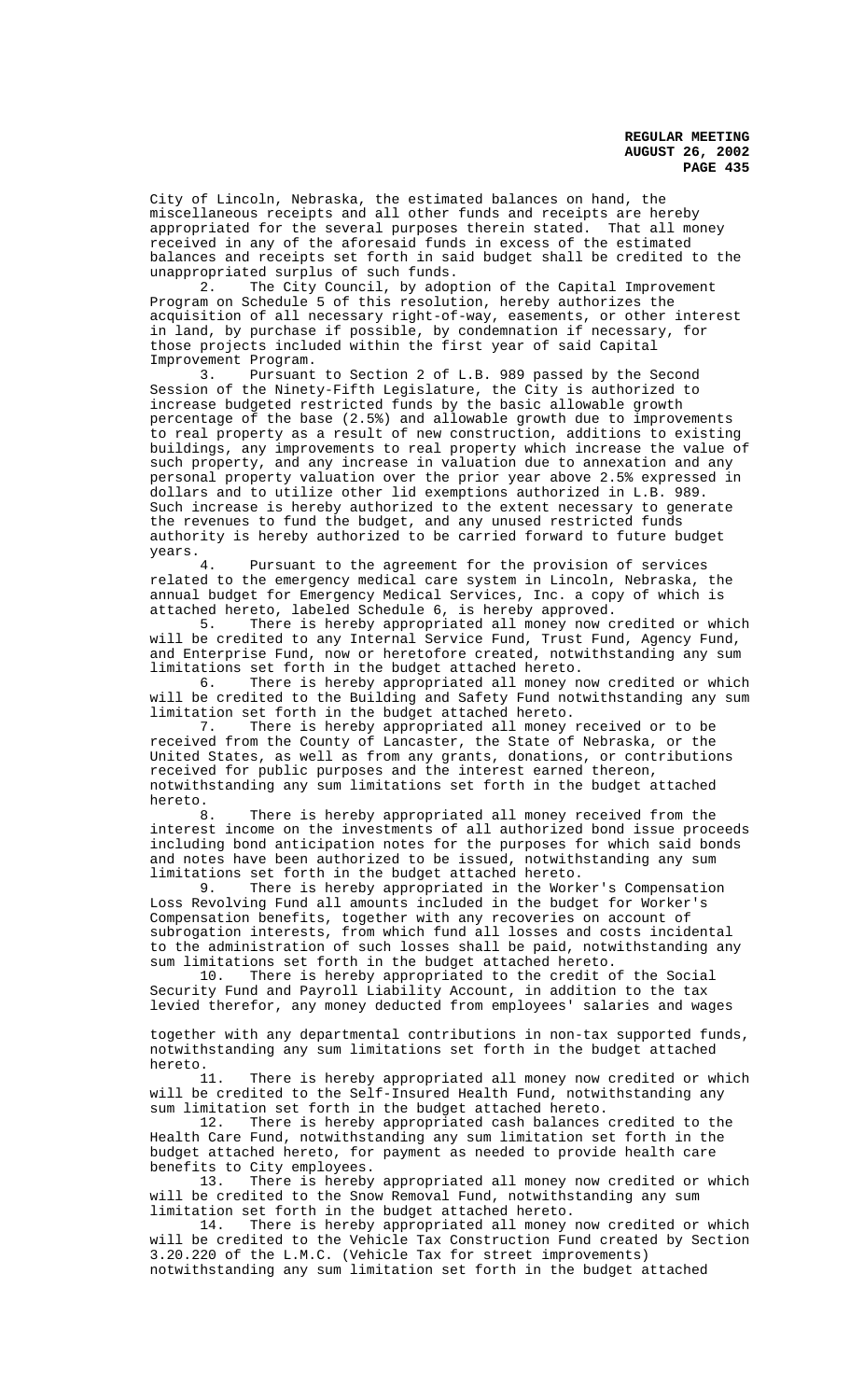hereto.<br>15. There is hereby appropriated all money now credited or which will be credited to the Unemployment Insurance Fund, notwithstanding any sum limitation set forth in the budget attached hereto.

16. All receipts for on street parking meter collections are pledged toward the payment of bonds assigned for payment from the Parking Revenue Fund. Parking meter receipts in excess of those required to meet provisions of the bond covenants shall be credited to the General Fund up to the amounts budgeted.<br>17. There is hereby appropriated all

There is hereby appropriated all money now credited or which will be credited to the Parking Lot Revolving Fund to be used for designing, acquiring, constructing, maintaining, repairing, regulating, supervising and policing of City owned parking lots and facilities in accordance with L.M.C. Chapter 10.34 and Chapter 10.36, notwithstanding any sum limitations set forth in the budget attached hereto.

18. There is hereby appropriated to the Street Construction Fund all monies received as the City's share of the Highway Allocation Fund and the Grade Crossing Protection Fund, together with any other Federal, State, and County funds, received for street construction purposes, any reimbursements and matching funds, including Federal Road Funds, all of which monies are hereby appropriated and reappropriated for all purposes as authorized by State laws pertaining to such funds, notwithstanding any sum limitations set forth in the budget attached hereto.<br>19. There is hereby appropriated in the Special Asse

There is hereby appropriated in the Special Assessment Revolving Fund all monies in said fund for expenditures as authorized by Article VIII of the City Charter, Section 10a and all money received to the credit of the Special Assessment Revolving Fund including bond proceeds, grants, donations, special assessment collections, and City participation deemed necessary by the City Council, notwithstanding any sum limitations set forth in the budget attached hereto.

20. There is hereby appropriated all money now credited or which will be credited in the Advance Acquisition Fund as provided in Article IX B, Section 12 of the City Charter, notwithstanding any sum limitation set forth in the budget attached hereto.<br>21. There is hereby appropriated

There is hereby appropriated all money now credited or which will be credited to the 911 Communication Fund, notwithstanding any sum limitation set forth in the budget attached hereto.

There is hereby appropriated all money now credited or which will be credited to the Auditorium Promotion Fund, notwithstanding any sum limitation set forth in the budget attached hereto.

23. There is hereby appropriated all money now credited or which will be credited to the Arbitrage Rebate Fund, notwithstanding any sum limitation set forth in the budget attached hereto.

24. There is hereby appropriated all money now credited or which will be credited to the Tax Sale Revolving Fund, notwithstanding any sum limitation set forth in the budget attached hereto.<br>25. There is hereby appropriated all money

There is hereby appropriated all money now credited or to be credited in the City Aviation Promotion Fund as provided in Neb. Rev. Stat. Section 3-504.02 (1991), notwithstanding any sum limitation set forth in the budget attached hereto.<br>26. There is hereby appropri

There is hereby appropriated KENO proceeds for mandated payments, and 1% for administrative fees.<br>27. There is hereby appropriated

There is hereby appropriated all money in the Cable Access Television Fund, notwithstanding any sum limitations set forth in the budget attached hereto.

28. There is hereby appropriated all monies now credited or which will be credited to the Community Improvement Financing Fund and all Tax Allocation Bond Debt Service funds, notwithstanding any sum limitations set forth in the budget attached hereto.

There is hereby appropriated all money now credited or which will be credited to the Disaster Recovery Fund, notwithstanding any sum limitation set forth in the budget attached hereto, for paying disaster related expenditures or for reimbursement to other City funds which have made disaster related expenditures for which reimbursement from outside sources has been received or as otherwise appropriated.

30. There is hereby appropriated all money now credited or which will be credited to the Property Tax Refund Fund, notwithstanding any sum limitation set forth in the budget attached hereto.

31. There is hereby appropriated all money now credited or which will be credited to the Title V Clean Air fund notwithstanding any sum limitation set forth in the budget attached hereto.

32. There is hereby levied upon all taxable property within the corporate limits of the City of Lincoln, Nebraska, upon each one hundred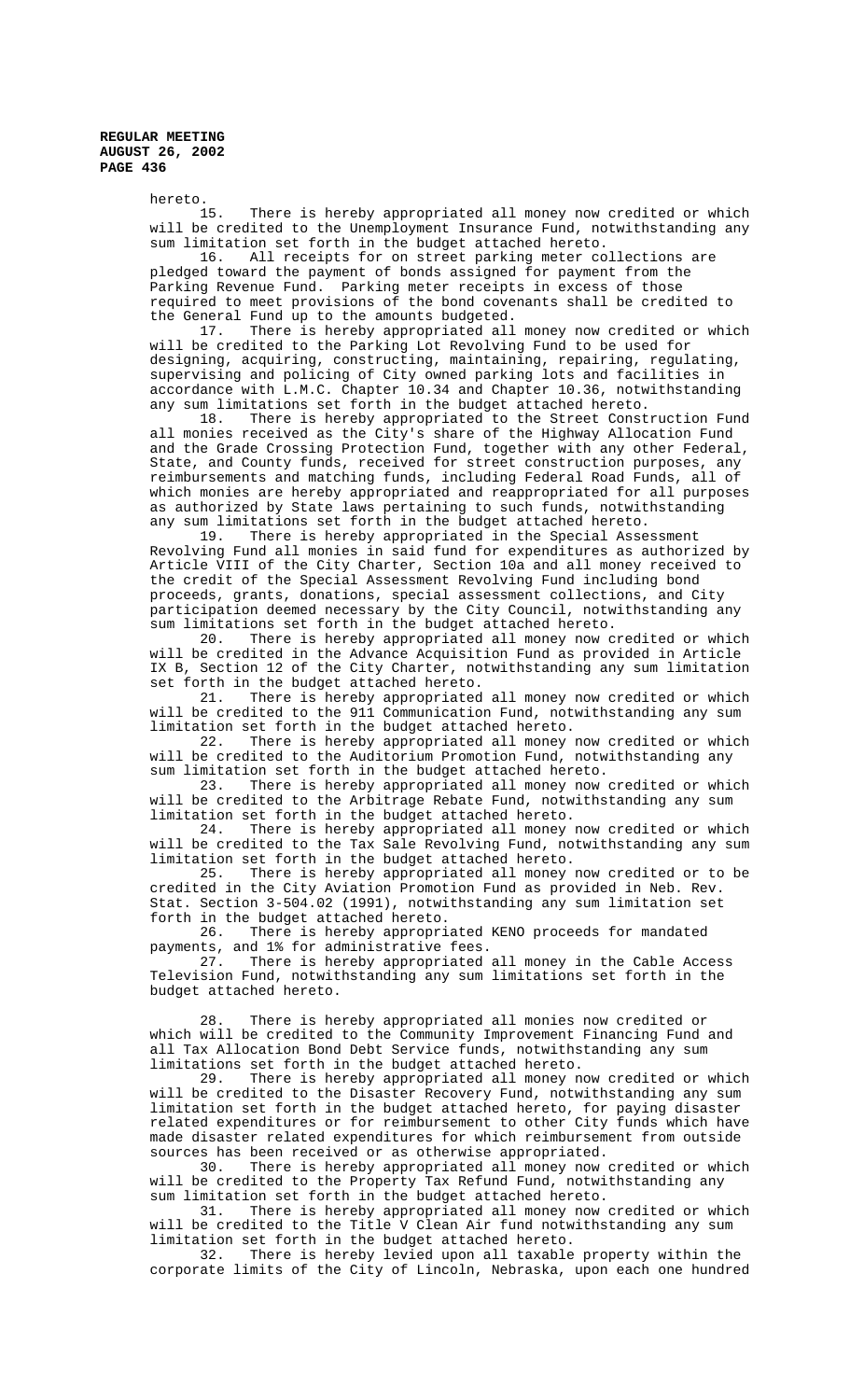dollars of approximate market value thereof, taxes in an amount sufficient to generate funds for the purposes and in the amounts hereinafter named, to-wit:

|                                 | Appropriated | Total Tax As                                                                               | Per \$100    |
|---------------------------------|--------------|--------------------------------------------------------------------------------------------|--------------|
|                                 | Amount-90%   | Levied-100%                                                                                | Market Value |
| General                         | \$17,600,799 | \$19,556,443                                                                               | 0.17570      |
| Library                         | 5, 354, 369  | 5,949,299                                                                                  | 0.05345      |
| Bond and Interest               |              |                                                                                            |              |
| Redemption                      | 5,438,516    | 6,042,795                                                                                  | 0.05429      |
| Social Security                 | 1,618,833    | 1,798,703                                                                                  | 0.01616      |
| Police & Fire Pension 1,494,616 |              | 1,660,684                                                                                  | 0.01492      |
|                                 |              | nn - mar an that a chuidheann an chuidheadh an chuidheann an air ann an an air an chuidhea |              |

33. There is hereby authorized the transfer to the appropriate reserve accounts of all encumbrances, including accrued payroll, for the fiscal year ending August 31, 2002, together with any monies previously so reserved.

34. Any unexpended balance remaining in the Police and Fire Pension Fund is reappropriated pursuant to Lincoln Municipal Code, Chapters 2.62, 2.65 and 2.66, notwithstanding any sum limitation set forth in the budget attached hereto.

35. All previous capital appropriations are hereby continued and reappropriated pursuant to Section 27 of Article IX of the Charter of the City of Lincoln, except the unexpended balance remaining in any fully completed project shall be credited to the unappropriated surplus in the fund from which such project was funded.<br>36. There is hereby designated and appro

There is hereby designated and appropriated General Fund cash balances in an amount equal to the debt service falling due during the fiscal year for the Golf Course Revenue Bonds issued in 2001 for the purpose of providing for the payment of the principal and interest on such bonds, as they become due, if and to the extent that amounts credited to the Golf Revenue Fund are insufficient and to the extent that such General Fund cash balances are available.

37. There is hereby created the 2005-2006 Debt Service Fund effective August 31, 2002. Cash of \$740,000 from Fund #436 -1997 Storm Sewer Construction and \$1,800,000 from Fund #475 - 1999 G.O. Various Purpose Bonds (Parks and Libraries) shall be transferred to the 2005- 2006 Debt Service Fund effective August 31, 2002.

38. That the appropriations for the following items be transferred effective August 31, 2002:

| <b>ACCOUNT NUMBER</b>                                                                                 |                                                                | DESCRIPTION AMOUNT                                   |               |  |  |  |
|-------------------------------------------------------------------------------------------------------|----------------------------------------------------------------|------------------------------------------------------|---------------|--|--|--|
|                                                                                                       | From: 18002.5655                                               | General Expense/Work Study                           | \$12,302.50   |  |  |  |
| To:                                                                                                   | 79115.5021                                                     | Watershed Management/Salaries                        | \$5,200.00    |  |  |  |
|                                                                                                       | 02017.5021                                                     | Mayor/Affirmative Action                             | \$7,102.50    |  |  |  |
|                                                                                                       | From: 18002.5856                                               | General Expense/City Share of Downtown Maint.        | \$69,954.21   |  |  |  |
| To:                                                                                                   | 413536.6137                                                    | Urb. Dev. Street Tree Replacement CIP Proj.          | \$69,954.21   |  |  |  |
|                                                                                                       |                                                                | (also increases 13001.9234 U.D. CIP Transf.)         |               |  |  |  |
|                                                                                                       | 39.                                                            | That the cash for the following items be transferred |               |  |  |  |
|                                                                                                       |                                                                | effective August 31, 2002:                           |               |  |  |  |
|                                                                                                       | From: 09036.9220                                               | Parks/Indoor Playground/Cash Transfers Out           | \$13,380.00   |  |  |  |
| To:                                                                                                   | 280112.9140                                                    | Urb. Revit. AmeriCorps Grant Match                   | \$13,380.00   |  |  |  |
|                                                                                                       | From: 04001.9220                                               | Police/Management/Cash Transfers Out                 | \$358,829.99  |  |  |  |
| To:                                                                                                   | 225101.9140                                                    | Police/Victim Witness Grant                          | \$220,279.22  |  |  |  |
|                                                                                                       | 225110.9140                                                    | Police/Bulletproof Vest Partnership Grant            | \$71,170.00   |  |  |  |
|                                                                                                       | 225100.9140                                                    | Misc. Police Grants                                  | \$31,519.89   |  |  |  |
|                                                                                                       | 225105.9140                                                    | Traffic/Speed Selectives Grant                       | \$31,622.88   |  |  |  |
|                                                                                                       | 225111.9140                                                    | Traffic Enforcement Grant                            | \$4,238.00    |  |  |  |
| From:                                                                                                 | 18002.9220                                                     | General Expense/Cash Transfers Out                   | \$4,596.50    |  |  |  |
| To:                                                                                                   | 404101.9140                                                    | City Impound Lot                                     | \$4,596.50    |  |  |  |
|                                                                                                       | 40.<br>That cash and appropriations for the following items be |                                                      |               |  |  |  |
|                                                                                                       |                                                                | transferred effective August 31, 2002:               |               |  |  |  |
|                                                                                                       | <b>ACCOUNT NUMBER</b>                                          | DESCRIPTION                                          | <b>AMOUNT</b> |  |  |  |
| From:                                                                                                 | 18002.5655                                                     | General Expense/Work Study                           | \$12,961.37   |  |  |  |
| To:                                                                                                   | 08003.5021                                                     | Building & Safety/Plan Review                        | \$2,825.00    |  |  |  |
|                                                                                                       | 08003.5086                                                     | Building & Safety/Plan Review                        | \$216.11      |  |  |  |
|                                                                                                       | 08002.5021                                                     | Building & Safety/Business Office                    | \$3,040.00    |  |  |  |
|                                                                                                       | 08002.5086                                                     | Building & Safety/Business Office                    | \$232.56      |  |  |  |
|                                                                                                       | 08006.5021                                                     | Building & Safety/Zoning                             | \$900.00      |  |  |  |
|                                                                                                       | 08006.5086                                                     | Building & Safety/Zoning                             | \$68.85       |  |  |  |
|                                                                                                       | 10005.5021                                                     | Risk Management                                      | \$2,730.00    |  |  |  |
|                                                                                                       | 10005.5086                                                     | Risk Management                                      | \$208.85      |  |  |  |
|                                                                                                       | 12001.5021                                                     | Health/Admin.                                        | \$2,740.00    |  |  |  |
| That the following unexpended appropriations are<br>41.                                               |                                                                |                                                      |               |  |  |  |
| reappropriated effective August 31, 2002 up to the following amounts:                                 |                                                                |                                                      |               |  |  |  |
| DESCRIPTION<br><b>ACCOUNT NUMBER</b><br>AMOUNT<br>01001.5989 City Council/Misc. Other Serv. & Charges |                                                                |                                                      |               |  |  |  |
|                                                                                                       | \$49,337.00                                                    |                                                      |               |  |  |  |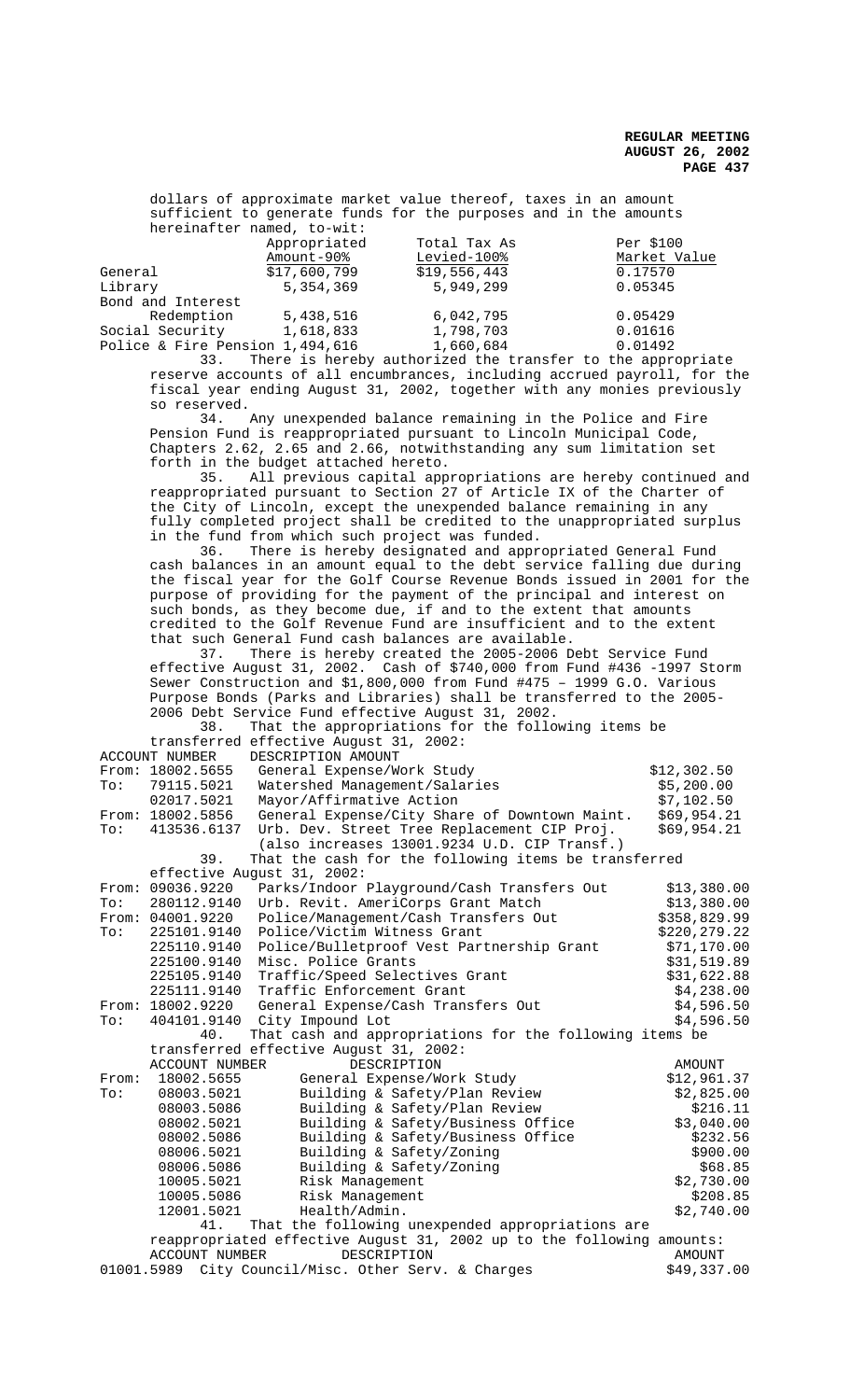18002.5856 General Expense/City Share of Downtown Maintenance \$10,667.66 18002.5872 General Expense/Sidewalk Repairs and Maintenance \$243,407.00 05004.6071 Fire/Emergency Services/Fire Equipment \$173,319.00<br>19001.9247 Inter-Fund Transfers/Wilderness Park Transfer \$25,000.00 19001.9247 Inter-Fund Transfers/Wilderness Park Transfer<br>06006.5761 Finance/City Clerk/Microfilming Finance/City Clerk/Microfilming  $$7,125.00$ 06009.6069 Finance/City Treasurer/Data Processing Equipment \$101,000.00 06015.6093 Fleet Services/Radio Shop Replacement Equipment \$20,508.00 09250.9246 Parks/Unprogrammed KENO Appropriations  $$56,026.10$ <br>14004.6069 Library KENO/data processing equipment  $$7,000.00$ 14004.6069 Library KENO/data processing equipment \$7,000.00<br>14004.6075 Library KENO/media 14004.6075 Library KENO/media<br>79110.5621 Pub. Wks./Util./Drainage/ditch work \$6,462.00 Pub. Wks./Util./Drainage/ditch work 79110.5621 Pub. Wks./Util./Drainage/design Williamsburg Detention Pond  $$40,000.00$ 79110.5621 Pub. Wks./Util./Drainage/ dredging Williamsburg Detention Pond \$260,000.00 70320.6998 Pub. Wks./Util./Water/leak detection system \$55,000.00 70310.6998 Pub. Wks./Util./software lic., service & maint. \$32,500.00 42. That unencumbered appropriations from the budget for the fiscal year beginning September 1, 2001 be transferred as follows effective August 31, 2002: ACCOUNT NUMBER DESCRIPTION DESCRIPTION ACCOUNT AMOUNT ACCOUNT DESCRIPTION AMOUNT ACCOUNT DESCRIPTION AND AMOUNT 09001.5021 Parks/Admin./Salaries \$40,000<br>09002.5021 Parks/Gen. Parks Admin./Salaries \$26,000 09002.5021 Parks/Gen. Parks Admin./Salaries \$26,000<br>09008.5022 Parks/SE Dist./Salaries \$12,000 09008.5022 Parks/SE Dist./Salaries (199008.5022 Parks/SE Dist./Salaries (199008.5022 Park Building Roof Repair To: 409359.6132 Park Building Roof Repair 09002.9237 (also increase  $09002.9237$  Parks CIP Transfer )<br>43. That unencumbered appropriations from the budg That unencumbered appropriations from the budget for the fiscal year beginning September 1, 2001 be transferred and reappropriated as follows effective August 31, 2002:<br>ACCOUNT NUMBER DESCRIPTION ACCOUNT NUMBER DESCRIPTION DESCRIPTION AMOUNT From: 18002.5637 Gen. Exp./Eng. Serv./Flood Studies  $\frac{18002.5637}{18,496}$  To: 79110.5621 Pub. Wks./Util./Drainage/Misc. Contract. \$18,496 To: 79110.5621 Pub. Wks./Util./Drainage/Misc. Contract. \$18,496<br>From: 14010.5630 Library/Building & Grounds/Custodial Service \$23.000 From: 14010.5630 Library/Building & Grounds/Custodial Service \$23,000<br>To: 14011.5621 Library./Public Service/Misc. Contractual \$23,000 To: 14011.5621 Library./Public Service/Misc. Contractual From: 14010.5821 Library/Building & Grounds/Electricity 14010.5821 Library/Building & Grounds/Electricity \$25,000<br>14011.6072 Library./Public Service/Furniture & Fixtures \$25,000 To: 14011.6072 Library./Public Service/Furniture & Fixtures \$25,000<br>From: 14011.5021 Library/Public Service/Salaries \$50,000 From: 14011.5021 Library/Public Service/Salaries (\$50,000 \$50,000 \$50,000 \$50.000 \$50.000 \$50.000 \$50.000 \$50.000 \$50.000 \$50.000 \$50.000 \$50.000 \$50.000 \$50.000 \$50.000 \$50.000 \$50.000 \$50.000 \$50.000 \$50.000 \$50.000 \$50. To: 14010.5621 Library./Building & Grounds/Misc. Contract.  $\frac{50,000}{22,500}$ <br>From: 18002.6069 General Expense/Data Processing Equipment \$22,500 From: 18002.6069 General Expense/Data Processing Equipment \$22,500<br>To: 79200.5272 Pub. Wks./Util./residential street name signs \$22.500 79200.5272 Pub. Wks./Util./residential street name signs 44.That 10% of the balance residing in the Reappropriation of Prior Year Budget line item(s) (6001) on August 31, 2002 for each fund shown below is hereby reappropriated up to the amount shown below. The remaining 90% of Reappropriation of Prior Year Budget line item(s) (6001) will lapse to the unappropriated balance of the fund effective August 31, 2002. FUND AMOUNT General (excludes b.u. 01001) \$144,907 Health \$16,057 Animal Control (\$2,283)<br>StarTran (\$7,500) StarTran  $\frac{57}{500}$ <br>9-1-1 Communications  $\frac{22}{52}$  $9-1-1$  Communications 45. There is hereby appropriated to each departmental operating budget 25% of the unencumbered operating appropriations as shown in the final Appropriation Status Report as of August 31, 2002 up to the amount shown below: FUND AMOUNT General \$232,461 \$232,461 \$232,461 \$232,461 \$232,461 \$232,461 \$18,750 \$232,461 \$18,750 \$18,750 \$18,750 \$18,750 \$18,750<br>\$12,500 Animal Control \$12,500 StarTran Aging \$43,750 9-1-1 Communications \$5,000 46. That appropriations for Woods Pool/Tennis Complex (project 409377.6138 and transfer 09249.9237) are increased \$90,000 effective August 31, 2002 to be funded by balances in the Tennis Capital Improvements Fund (#110). 47. That appropriations for the Highlands Shoreline Stabilization Golf Capital Project (409115.6138) are increased \$100,360 effective August 31, 2002 to be funded by balances in the Golf Capital Improvements Fund (#115). 48. There is hereby attached and made a part hereof a listing of all funds of the City of Lincoln which are hereby confirmed and approved.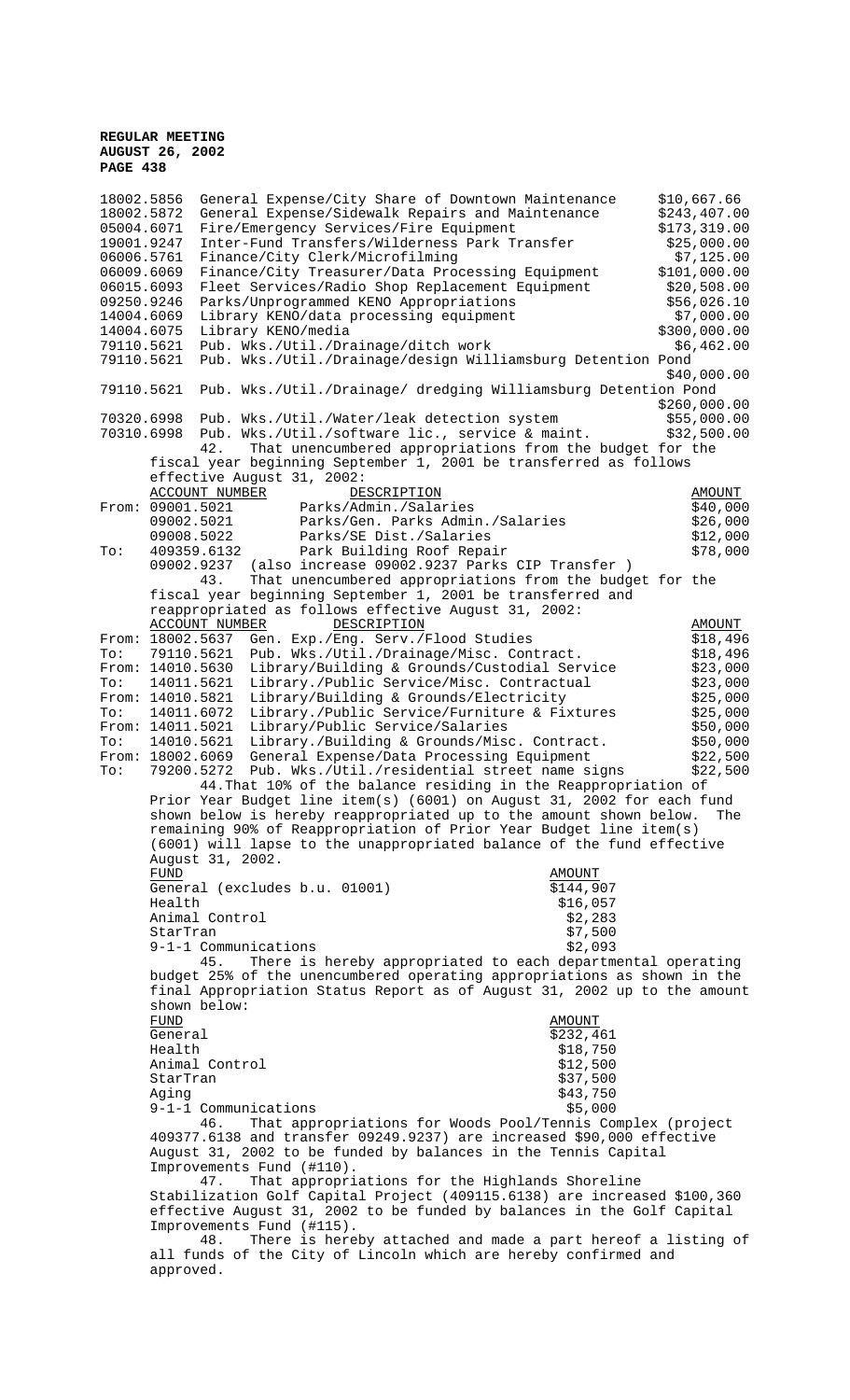Introduced by Ken Svoboda Seconded by Seng & carried by the following vote: AYES: Cook, Friendt, McRoy, Seng, Svoboda; NAYS: Camp; ABSENT: Werner.

SETTING THE HEARING DATE OF MONDAY, SEPT. 16, 2002 AT 1:30 P.M. FOR CLURICAUN WINES LLC DBA CLURICAUN WINES FOR A WHOLESALE LIQUOR LICENSE AT 825 M STREET, SUITE 211 - CLERK read the following resolution, introduced by Ken Svoboda, who moved its adoption:

A-81671 BE IT RESOLVED by the City Council, of the City of Lincoln, that a hearing date is hereby fixed for Mon., September 16, 2002, at 1:30 p.m. or as soon thereafter as possible in the City Council Chambers, County-City Building, 555 S. 10th St., Lincoln, NE, for the App. of Cluricaun Wines LLC dba Cluricaun Wines for a Wholesale Liquor License located at 825 M Street, Suite 211, entire area approximately 10 x 16. If the Police Dept. is unable to complete the investigation by

said time, a new hearing date will be set. Introduced by Ken Svoboda

Seconded by Seng & carried by the following vote: AYES: Camp, Cook, Friendt, McRoy, Seng, Svoboda; NAYS: None; ABSENT: Werner.

- SETTING HEARING DATE OF MONDAY, SEPT. 16, 2002 AT 1:30 P.M. FOR THE APP. OF DAVID NGUYEN DBA "CLUB ENERGY" FOR A CLASS "I" LIQUOR LICENSE AT 1415 O STREET - CLERK read the following resolution, introduced by Ken Svoboda, who moved its adoption:<br>A-81672 BE IT RESOLVED by
- BE IT RESOLVED by the City Council, of the City of Lincoln, that a hearing date is hereby fixed for Mon., September 16, 2002, at 1;30 p.m. or as soon thereafter as possible in the City Council Chambers, County-City Building, 555 S. 10th St., Lincoln, NE, for the App. of Davaid Nguyen dba "Club Energy" for a Class "I" Liquor License located at 1415 "O" Street.

If the Police Dept. is unable to complete the investigation by said time, a new hearing date will be set.

Introduced by Ken Svoboda Seconded by Seng & carried by the following vote: AYES: Camp, Cook, Friendt, McRoy, Seng, Svoboda; NAYS: None; ABSENT: Werner.

- USE PERMIT NO. 144 APPLICATION OF PIONEER WOODS, L.L.C. TO DEVELOP APPROXIMATELY 105,000 SQ. FT. OF OFFICE AREA, WITH A WAIVER OF DESIGN STANDARDS TO ALLOW SIGNS IN THE FRONT YARD, TO NOT SHOW SIGNS ON THE SITE PLAN, TO ADJUST SETBACKS WHERE LOTS ABUT THE OUTLOT, TO MODIFY THE SUBDIVISION REQUIREMENTS SO THAT FINAL PLATS MAY BE BASED UPON THE USE PERMIT AND TO REDUCE THE FRONT YARD SETBACK ON PROPERTY GENERALLY LOCATED AT THE NORTHEAST CORNER OF S. 70TH STREET AND PIONEERS BLVD. **(IN CONNECTION W/02-128)** - CLERK read the following resolution, introduced
- by Coleen Seng, who moved its adoption:<br>A-81674 WHEREAS, Pioneer Woods, L.L.C. has WHEREAS, Pioneer Woods, L.L.C. has submitted an application in accordance with Section 27.27.080 of the Lincoln Municipal Code designated as Use Permit No. 144 for authority to construct

approximately 105,000 sq. ft. of office area with associated waivers on property generally located at the northeast corner of S. 70th Street and Pioneers Blvd., and legally described to wit:

A portion of Lot 54 I.T., located in the Southwest Quarter of Section 3, Township 9 North, Range 7 East of the 6th P.M., City of Lincoln, Lancaster County, Nebraska, and more particularly described as follows:

Commencing at the southwest corner of said Lot 54 I.T., said point being on the east right-of-way line of Pioneer Woods Drive and the north right-of-way of Pioneers Boulevard, said point being the true point of beginning; thence on an assumed bearing of north 00 degrees 24 minutes 50 seconds east along a west line of said Lot 54 I.T., a distance of 14.33 feet to a point of curvature; thence along a curve in a clockwise direction, having a radius of 555.00 feet, arc length of 113.49 feet, delta angle of 11 degrees 43 minutes 00 seconds, a chord bearing of north 06 degrees 16 minutes 20 seconds east along a west line of said Lot 54 I.T., and a chord length of 113.30 feet to a point of reverse curvature; thence along a curve in a counter clockwise direction, having a radius of 645.00 feet, arc length of 131.90 feet, delta angle of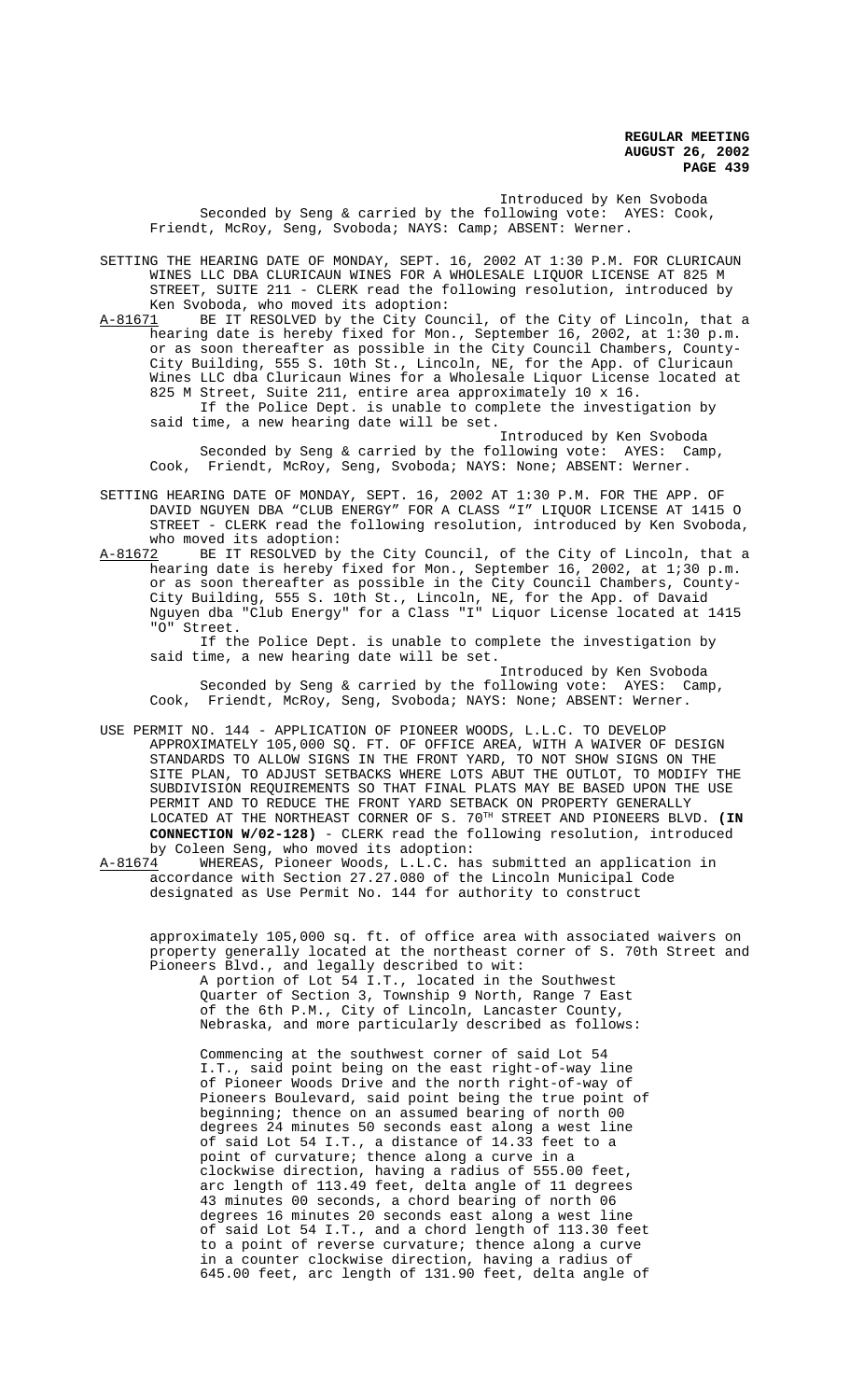> 11 degrees 43 minutes 00 seconds, a chord bearing of north 06 degrees 16 minutes 20 seconds east along a west line of said Lot 54 I.T., and a chord length of 131.67 feet to a point of tangency; thence north 00 degrees 24 minutes 50 seconds east along a west line of said Lot 54 I.T., a distance of 31.98 feet to a west corner of said Lot 54 I.T.; thence north 89 degrees 35 minutes 10 seconds west along a south line of said Lot 54 I.T., a distance of 13.21 feet to a west corner of said Lot 54 I.T.; thence north 00 degrees 00 minutes 00 seconds east along a west line of said Lot 54 I.T., a distance of 76.17 feet to a point of curvature; thence along a curve in a counter clockwise direction, having a radius of 432.00 feet, arc length of 307.08 feet, delta angle of 40 degrees 43 minutes 40 seconds, a chord bearing of north 20 degrees 21 minutes 50 seconds west along a west line of said Lot 54 I.T., and a chord length of 300.66 feet to a point of reverse curvature; thence along a curve in a clockwise direction, having a radius of 343.00 feet, arc length of 179.45 feet, delta angle of 29 degrees 58 minutes 33 seconds, a chord bearing of north 25 degrees 44 minutes 24 seconds west along a west line of said Lot 54 I.T., and a chord length of 177.41 feet to a point of reverse curvature; thence along a curve in a counter clockwise direction, having a radius of 257.00 feet, arc length of 160.73 feet, delta angle of 35 degrees 50 minutes 01 seconds, a chord bearing of north 28 degrees 40 minutes 08 seconds west along a west line of said Lot 54 I.T., and a chord length of 158.12 feet to a point of tangency; thence north 46 degrees 35 minutes 08 seconds west along a southwest line of said Lot 54 I.T., a distance of 159.79 feet to a point of curvature; thence along a curve in a counter clockwise direction, having a radius of 282.00 feet, arc length of 108.74 feet, delta angle of 22 degrees 05 minutes 35 seconds, a chord bearing of north 57 degrees 37 minutes 55 seconds west along a southwest line of said Lot 54 I.T., and a chord length of 108.07 feet to a point of tangency; thence north 68 degrees 40 minutes 43 seconds west along a southwest line of said Lot 54 I.T., a distance of 25.32 feet to a point of curvature; thence along a curve in a counter clockwise direction, having a radius of 315.50 feet, arc length of 117.41 feet, delta angle of 21 degrees 19 minutes 17 seconds, a chord bearing of north 79 degrees 20 minutes 21 seconds west along a south line of said Lot 54 I.T., and a chord length of 116.73 feet to a point; thence north 00 degrees 00 minutes 00 seconds east, a distance of 3.95 feet to a point; thence north 81 degrees 09 minutes 18 seconds east, a distance of 183.52 feet to a point of curvature; thence along a curve in a clockwise direction, having a radius of 154.60 feet, arc length of 182.94 feet, delta angle of 67 degrees 47 minutes 43 seconds, a chord bearing of south 64 degrees 56 minutes 50 seconds east, and a chord length of 172.45 feet to a point; thence south 50 degrees 53 minutes 25 seconds east, a distance of 232.75 feet to a point; thence along a curve in a counter clockwise direction, having a radius of 137.62 feet, arc length of 285.14 feet, delta angle of 118 degrees 42 minutes 40 seconds, a chord bearing of south 51 degrees 04 minutes 53 seconds east, and a chord length of 236.81 feet to a point; thence along a curve in a clockwise direction, having a radius of 184.20 feet, arc length of 145.13 feet, delta angle of 45 degrees 08 minutes 38 seconds, a chord bearing of south 41 degrees 11 minutes 09 seconds east, and a chord length of 141.41 feet to a point of tangency; thence south 18 degrees 36 minutes 50 seconds east, a distance of 70.92 feet to a point; thence north 67 degrees 20 minutes 06 seconds east, a distance of 36.72 feet to a point of curvature; thence along a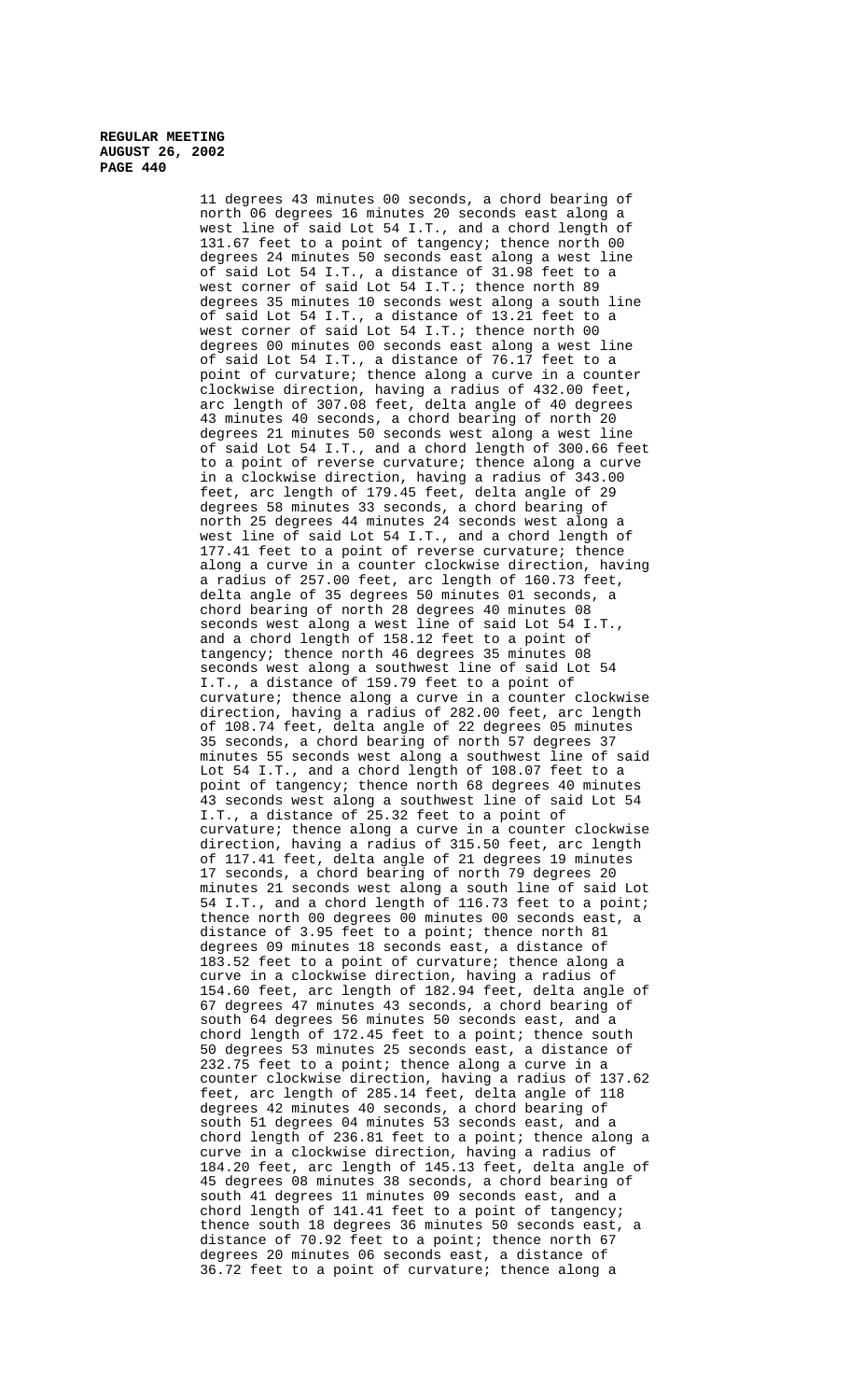curve in a clockwise direction, having a radius of 45.13 feet, arc length of 103.82 feet, delta angle of 131 degrees 47 minutes 14 seconds, a chord bearing of south 46 degrees 46 minutes 17 seconds east, and a chord length of 82.40 feet to a point of tangency; thence south 19 degrees 07 minutes 21 seconds west, a distance of 106.73 feet to a point of curvature; thence along a curve in a counter clockwise direction, having a radius of 141.83 feet, arc length of 227.79 feet, delta angle of 92 degrees 01 minutes 16 seconds, a chord bearing of south 26 degrees 53 minutes 18 seconds east, and a chord length of 204.08 feet to a point of reverse curvature; thence along a curve in a clockwise direction, having a radius of 20.00 feet, arc length of 29.03 feet, delta angle of 83 degrees 10 minutes 23 seconds, a chord bearing of south 31 degrees 18 minutes 44 seconds east, and a chord length of 26.55 feet to a point of tangency; thence south 10 degrees 16 minutes 28 seconds west, a distance of 26.71 feet to a point; thence north 79 degrees 55 minutes 35 seconds west, a distance of 92.83 feet to a point; thence south 44 degrees 05 minutes 06 seconds west, a distance of 95.17 feet to a point; thence along a curve in a counter clockwise direction, having a radius of 75.00 feet, arc length of 65.76 feet, delta angle of 50 degrees 14 minutes 13 seconds, a chord bearing of south 80 degrees 27 minutes 23 seconds east, and a chord length of 63.67 feet to a point of reverse curvature; thence along a curve in a clockwise direction, having a radius of 173.75 feet, arc length of 59.20 feet, delta angle of 19 degrees 31 minutes 12 seconds, a chord bearing of north 84 degrees 11 minutes 06 seconds east, and a chord length of 58.91 feet to a point of tangency; thence south 86 degrees 03 minutes 17 seconds east, a distance of 97.52 feet to a point of curvature; thence along a curve in a counter clockwise direction, having a radius of 100.00 feet, arc length of 111.81 feet, delta angle of 64 degrees 03 minutes 39 seconds, a chord bearing of north 61 degrees 54 minutes 53 seconds east, and a chord length of 106.07 feet to a point of reverse curvature; thence along a curve in a clockwise direction, having a radius of 200.00 feet, arc length of 88.34 feet, delta angle of 25 degrees 18 minutes 26 seconds, a chord bearing of north 42 degrees 32 minutes 16 seconds east, and a chord length of 87.62 feet to a point of reverse curvature; thence along a curve in a counter clockwise direction, having a radius of 125.00 feet, arc length of 95.15 feet, delta angle of 43 degrees 36 minutes 53 seconds, a chord bearing of north 33 degrees 23 minutes 03 seconds east, and a chord length of 92.87 feet to a point; thence south 34 degrees 57 minutes 43 seconds east, a distance of 102.16 feet to a point; thence north 62 degrees 17 minutes 16 seconds east, a distance of 32.40 feet to a point of curvature; thence along a curve in a clockwise direction, having a radius of 20.00 feet, arc length of 39.30 feet, delta angle of 112 degrees 35 minutes 33 seconds, a chord bearing of south 61 degrees 24 minutes 58 seconds east, and a chord length of 33.28 feet to a point of tangency; thence south 05 degrees 07 minutes 11 seconds east, a distance of 34.27 feet to a point; thence south 43 degrees 16 minutes 31 seconds west, a distance of 91.09 feet to a point; thence along a curve in a counter clockwise direction, having a radius of 58.48 feet, arc length of 147.08 feet, delta angle of 144 degrees 06 minutes 37 seconds, a chord bearing of south 39 degrees 33 minutes 00 seconds west, and a chord length of 111.26 feet to a point of tangency; thence south 32 degrees 30 minutes 19 seconds east, a distance of 64.91 feet to a point; thence south 48 degrees 55 minutes 55 seconds east, a distance of 19.82 feet to a point; thence south 14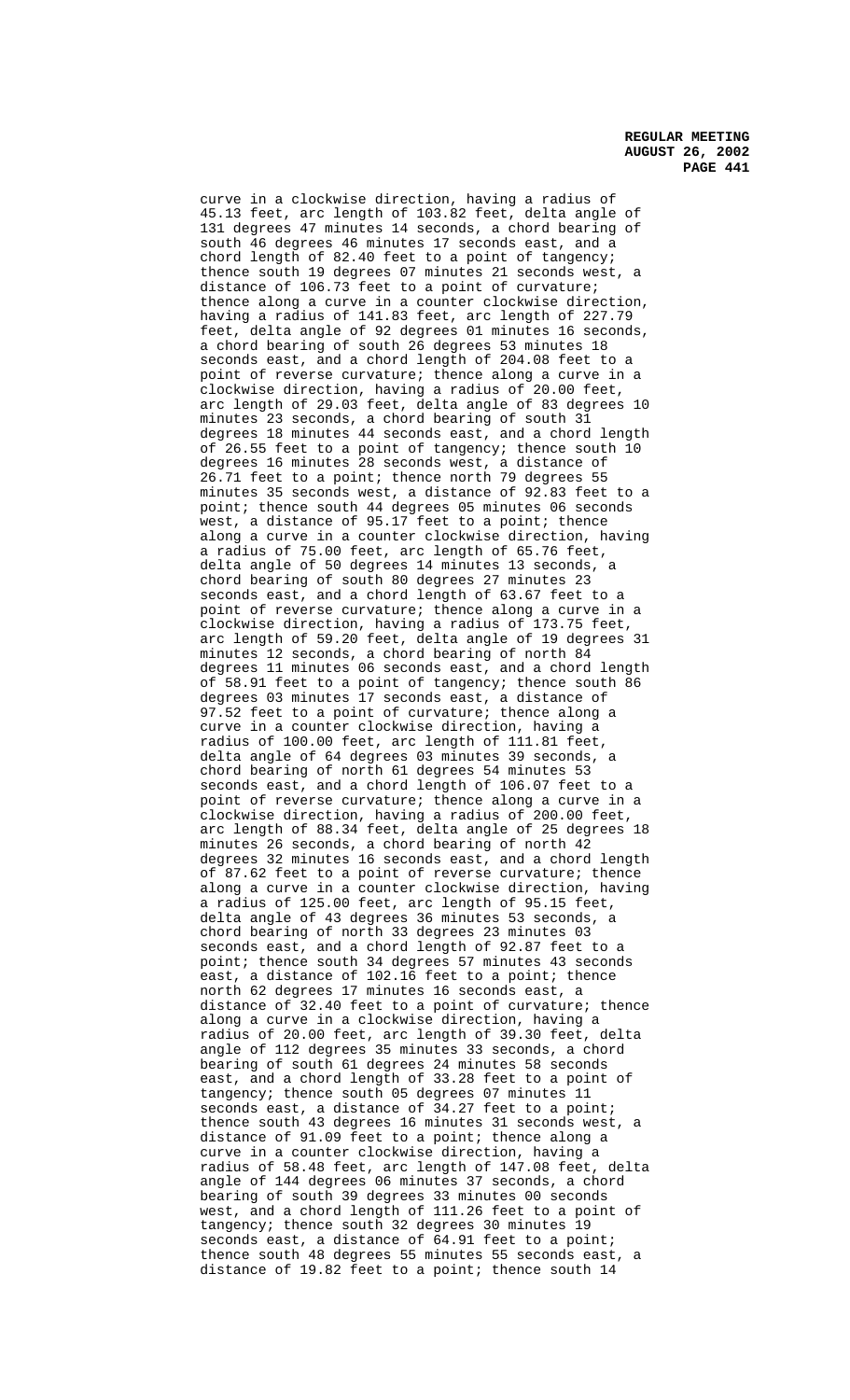> degrees 12 minutes 45 seconds east, a distance of 57.67 feet to a point of intersection with the south line of said Lot 54 I.T.; thence north 89 degrees 35 minutes 10 seconds west along the south line of said Lot 54 I.T., said line being 40.00 feet north of and parallel with the south line of said Southwest Quarter, a distance of 704.36 feet to the point of beginning, said tract contains a calculated area of 411,366.68 square feet or 9.44 acres, more or less; WHEREAS, the real property adjacent to the area included within the site plan for this development of office space will not be adversely

affected; and

WHEREAS, said site plan together with the terms and conditions hereinafter set forth are consistent with the intent and purpose of Title 27 of the Lincoln Municipal Code to promote the public health, safety, and general welfare.

NOW, THEREFORE, BE IT RESOLVED by the City Council of the City of Lincoln, Nebraska:

That the application of Pioneer Woods, L.L.C., hereinafter referred to as "Permittee", to construct approximately 105,000 sq. ft. of office space on the property legally described above be and the same is hereby granted under the provisions of Section 27.27.080 of the Lincoln Municipal Code upon condition that construction and operation of said office space be in strict compliance with said application, the site plan, and the following additional express terms, conditions, and requirements:

1. This permit approves 105,000 square feet of office floor area.

2. This permit approves the following adjustments to the requirements of Lincoln Municipal Code §§ 27.27.070 and 27.69.044:

- (a) An adjustment to allow the front yard setback to be measured from back of curb along Pioneer Woods Drive, a private roadway.
- (b) An adjustment to allow the location of building identification signs to be deleted from the site plan. Their locations shall be determined at the time of building permits.
- (c) An adjustment to allow zero setbacks on lots which are completely surrounded by an outlot.

3. This permit approves a modification of § 26.31.015 of the Lincoln Municipal Code to permit the Planning Director to approve administrative final plats based on the use permit.

4. The Permittee shall contribute the sum of \$20,000.00 to be utilized by the City for a pedestrian connection to the proposed bike trail on the east side of Antelope Creek. If the City is unable to obtain the necessary permits to construct the pedestrian connection, then the \$20,000.00 may be utilized by the City for the construction of the bike trail on the east side of Antelope Creek.

5. Before receiving building permits:

a. The Permittee must submit an acceptable, reproducible final plan with five copies.

b. The construction plans must conform to the approved

plans.

c. Final plats within the area of this special permit must be approved by the City.

6. Before occupying the office buildings, all development and construction must be completed in conformance with the approved plans. 7. All privately-owned improvements must be permanently

maintained by the Owner or an appropriately established property owners association approved by the City Attorney.

8. The site plan approved by this permit shall be the basis for all interpretations of setbacks, yards, locations of buildings, location of parking and circulation elements, and similar matters.<br>9. The terms, conditions, and requirements of the

The terms, conditions, and requirements of this resolution shall be binding and obligatory upon the Permittee, its successors and assigns. The building official shall report violations to the City Council which may revoke this use permit or take such other action as may be necessary to gain compliance.<br>10. The Permittee shall sign

The Permittee shall sign and return the City's letter of acceptance to the City Clerk within 30 days following approval of this use permit, provided, however, said 30-day period may be extended up to six months by administrative amendment. The City Clerk shall file a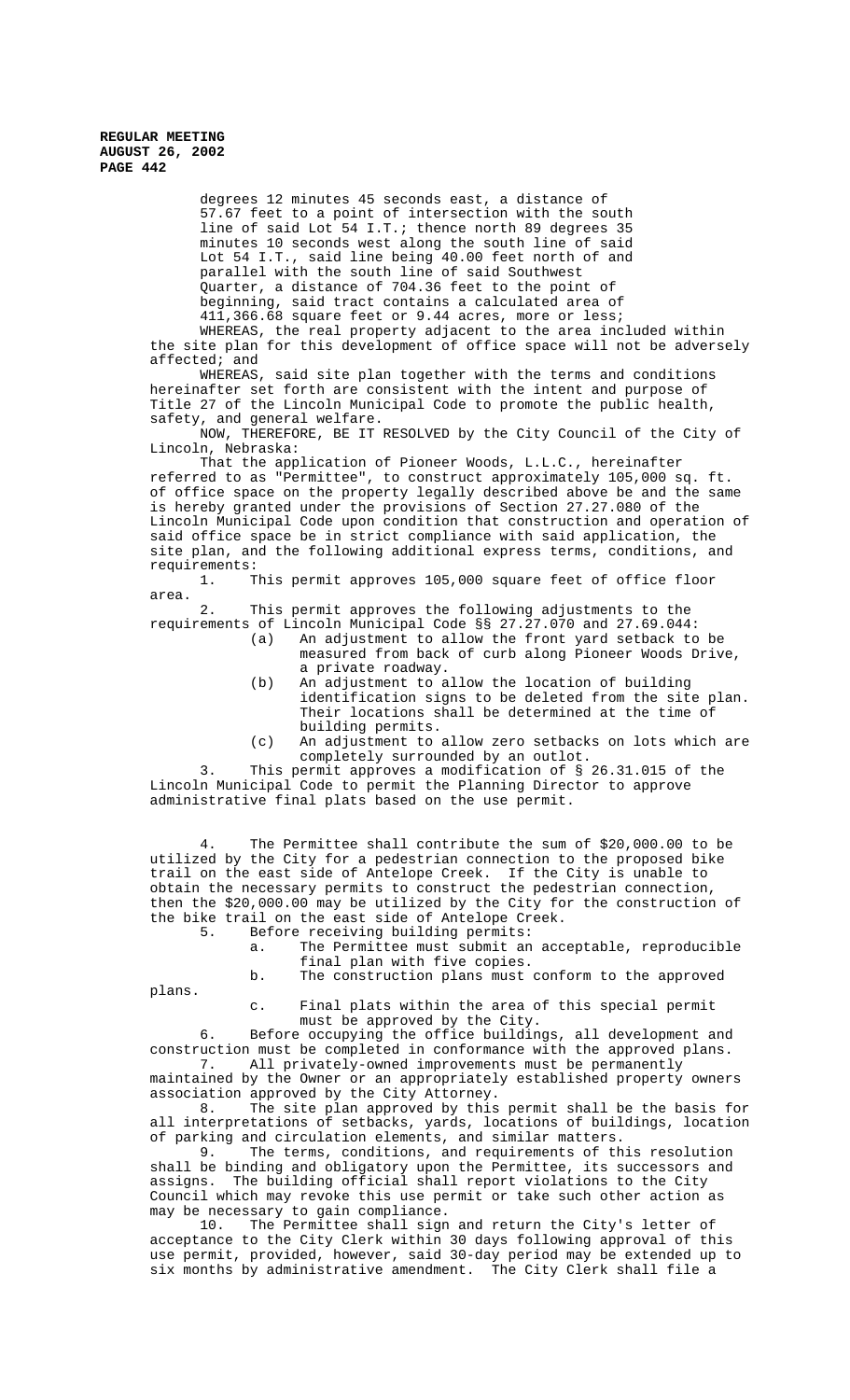copy of the resolution approving this use permit and the letter of acceptance with the Register of Deeds, filing fees therefor to be paid in advance by the Permittee.

Introduced by Coleen Seng Seconded by Svoboda & carried by the following vote: AYES: Camp, Cook, Friendt, McRoy, Seng, Svoboda; NAYS: None; ABSENT: Werner.

SPECIAL PERMIT 1978 - APPLICATION OF RIDGE DEVELOPMENT COMPANY AND SOUTHVIEW, INC. TO DEVELOP STONE RIDGE APARTMENTS COMMUNITY UNIT PLAN FOR 120 MULTI-FAMILY UNITS AND ONE CLUBHOUSE, WITH A WAIVER OF THE DESIGN STANDARDS FOR STORMWATER DETENTION ON PROPERTY GENERALLY LOCATED NORTHWEST OF THE INTERSECTION OF S. 27<sup>TH</sup> STREET AND YANKEE HILL ROAD. (IN CONNECTION W/02-129) - CLERK read the following resolution,

introduced by Coleen Seng, who moved its adoption:<br>A-81675 WHEREAS, Ridge Development Company and South WHEREAS, Ridge Development Company and Southview, Inc. have submitted an application designated as Special Permit No. 1978 for authority to develop Stone Ridge Apartments Community Unit Plan consisting of 120 multi-family units and one clubhouse with a waiver of design standards for storm water detention facilities on property located northwest of the intersection of South 27th Street and Yankee Hill Road, and legally described to wit:

A portion of Lot 81 I.T., located in the Southeast Quarter of Section 24, Township 9 North, Range 6 East of the 6th P.M., Lancaster County, Nebraska, and more particularly described as follows:

Commencing at the southeast corner of said Southeast Quarter; thence on an assumed bearing of north 89 degrees 38 minutes 45 seconds west along the south line of said Southeast Quarter, a distance of 200.34 feet to a point; thence north 00 degrees 21 minutes 15 seconds east, a distance of 33.00 feet to a southeast corner of said Lot 81 I.T., said point being the true point of beginning; thence north 89 degrees 38 minutes 45 seconds west along the south line of said Lot 81 I.T., said line being 33.00 feet north of and parallel with the south line of said Southeast Quarter, a distance of 1,085.04 feet to a southwest corner of said Lot 81 I.T.; thence north 00 degrees 21 minutes 15 seconds east along a west line of said Lot 81 I.T., a distance of 131.55 feet to a point of curvature; thence along a curve in a counter clockwise direction, having a radius of 630.00 feet, arc length of 446.81 feet, delta angle of 40 degrees 38 minutes 08 seconds, a chord bearing of north 19 degrees 57 minutes 49 seconds west along a west line of said Lot 81 I.T., and a chord length of 437.50 feet to a west corner of said Lot 81 I.T.; thence north 49 degrees 44 minutes 40 seconds east along a northwest line of said Lot 81 I.T., a distance of 41.90 feet to a west corner of said Lot 81 I.T.; thence north 28 degrees 01 minutes 29 seconds east along a west line of said Lot 81 I.T., a distance of 341.21 feet to a point; thence along a curve in a counter clockwise direction, having a radius of 1,007.00 feet, arc length of 474.92 feet, delta angle of 27 degrees 01 minutes 18 seconds, a chord bearing of south 75 degrees 23 minutes 47 seconds east, and a chord length of 470.53 feet to a point; thence south 77 degrees 07 minutes 34 seconds east, a distance of 293.13 feet to a point; thence south 00 degrees 02 minutes 09 seconds east, a distance of 115.27 feet to a point; thence south 35 degrees 06 minutes 51 seconds east, a distance of 97.06 feet to a point; thence north 89 degrees 57 minutes 51 seconds east, a distance of 394.09 feet to a point of intersection with the east line of said Lot 81 I.T.; thence south 00 degrees 02 minutes 09 seconds east along the east line of said Lot 81 I.T., said line being 50.00 feet west of and parallel with the east line of said Southeast Quarter, a distance of 428.22 feet to a southeast corner of said Lot 81 I.T.; thence south 89 degrees 57 minutes 51 seconds west along a south line of said Lot 81 I.T., a distance of 10.00 feet to an east corner of said Lot 81 I.T.;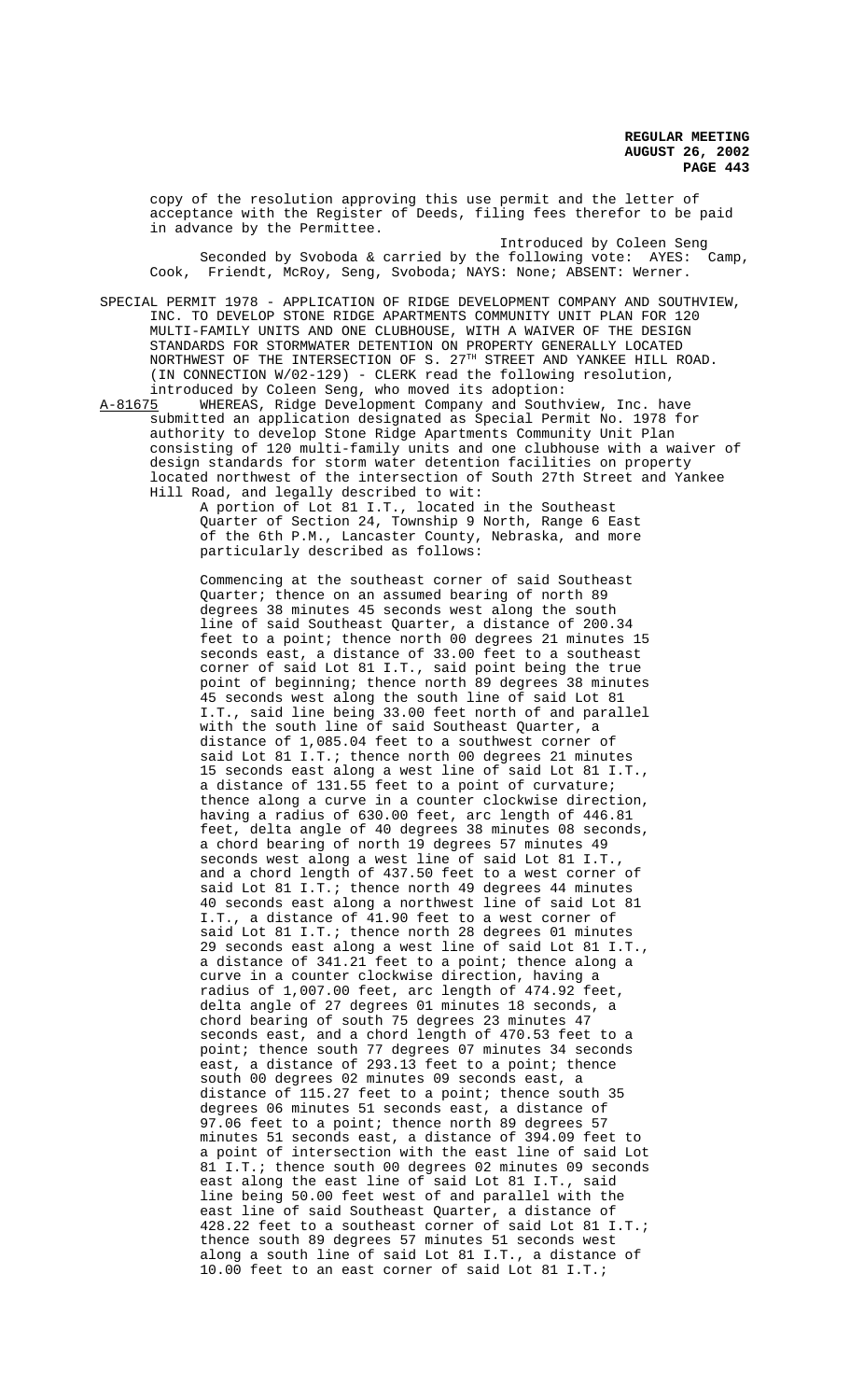> thence south 00 degrees 02 minutes 09 seconds east along an east line of said Lot 81 I.T., said line being 60.00 feet west of and parallel with the east line of said Southeast Quarter, a distance of 20.00 feet to a southeast corner of said Lot 81 I.T.; thence south 45 degrees 09 minutes 33 seconds west along a southeast line of said Lot 81 I.T., a distance of 35.23 feet to a southeast corner of said Lot 81 I.T.; thence north 89 degrees 38 minutes 45 seconds west along a south line of said Lot 81 I.T., a distance of 20.00 feet to a south corner of said Lot 81 I.T.; thence south 00 degrees 21 minutes 15 seconds west along an east line of said Lot 81 I.T., a distance of 10.00 feet to a southeast corner of said Lot 81 I.T.; thence north 89 degrees 38 minutes 45 seconds west along a south line of said Lot 81 I.T., a distance of 94.93 feet to a south corner of said Lot 81 I.T.; thence south 00 degrees 21 minutes 15 seconds west along an east line of said Lot 81 I.T., a distance of 17.00 feet to the point of beginning; said tract contains a calculated area of 862,759.27 square feet or 19.81 acres, more or less;

WHEREAS, the real property adjacent to the area included within the site plan for this community unit plan will not be adversely affected; and

WHEREAS, said site plan together with the terms and conditions hereinafter set forth are consistent with the intent and purpose of Title 27 of the Lincoln Municipal Code to promote the public health, safety, and general welfare.

NOW, THEREFORE, BE IT RESOLVED by the City Council of the City of Lincoln, Nebraska:

That the application of Ridge Development Company and Southview, Inc., hereinafter referred to as "Permittee", to develop Stone Ridge Apartments Community Unit Plan consisting of 120 multi-family units and one clubhouse, on the property legally described above, be and the same is hereby granted under the provisions of Section 27.63.320 and Chapter 27.65 of the Lincoln Municipal Code upon condition that construction and operation of said community unit plan be in strict compliance with said application, the site plan, and the following additional express terms, conditions, and requirements:

1. This permit approves 120 multiple-family units and one associated clubhouse.

2. This permit further approves a waiver of the design standards for storm water detention facilities that requires an outlet to be provided that will allow a retention facility to be completely drained in order to allow for silt removal, maintenance, or inspection. 3. Before receiving building permits:

a. The Permittee must submit a revised and reproducible

final plan and five copies. b. The construction plans must conform to the approved plans.

4. Before occupying the dwelling units and clubhouse all development and construction must be completed in conformance with the approved plans.

5. All privately-owned improvements must be permanently maintained by the owner or an appropriately established homeowners association approved by the City Attorney.

6. The site plan approved by this permit shall be the basis for all interpretations of setbacks, yards, locations of buildings, location of parking and circulation elements, and similar matters.<br>7. The terms, conditions, and requirements of th

The terms, conditions, and requirements of this resolution shall be binding and obligatory upon the Permittee, their successors, and assigns. The building official shall report violations to the City Council which may revoke the special permit or take such other action as may be necessary to gain compliance.<br>8. The Permittee shall sign

The Permittee shall sign and return the City's letter of acceptance to the City Clerk within 30 days following approval of the special permit, provided, however, said 30-day period may be extended up to six months by administrative amendment. The City Clerk shall file a copy of the resolution approving the special permit and the letter of acceptance with the Register of Deeds, filing fees therefor to be paid in advance by the Permittee.

Introduced by Coleen Seng Seconded by Svoboda & carried by the following vote: AYES: Camp,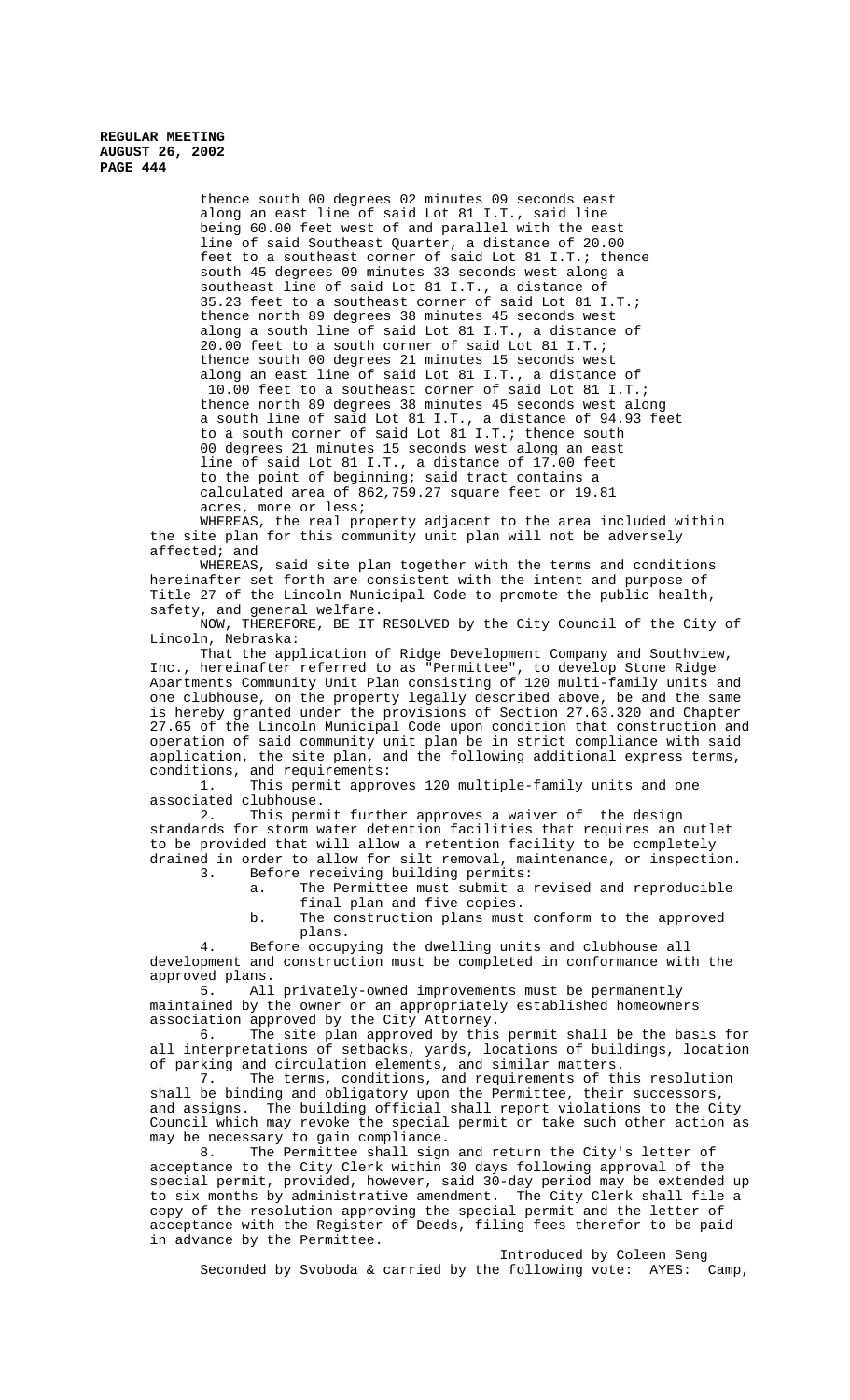Cook, Friendt, McRoy, Seng, Svoboda; NAYS: None; ABSENT: Werner.

### **PETITIONS & COMMUNICATIONS**

THE FOLLOWING WERE REFERRED TO PLANNING DEPT.:

Use Permit No. 89A - App. of Northern Lights L.L.C., John Brager, for property at S. 14th Street & Pine Lake Road.

Change of Zone 3372 - App. of Believers Fellowship from R-3 to H-3 at  $40^{th}$  & Superior Street.

Special Permit 1985 - App. of Alonzo & Marijane Athey to expand & reconstruct a nonconforming use at 9400 Yankee Hill Road.

- Special Permit 1984 & Waiver of Design Standards App. of David L. & Doreen K. Miller to provide a paved parking lot in R-6 zoning at 1537 South 17<sup>th</sup> Street.
- Use Permit 43B App. of Capitol Sign Co. to change sign locations in the O-3 Zone at  $3421 \text{ N}$ .  $35^{\text{th}}$  St.
- Special Permit 1691A & Waiver of Design Standards App. of Canyon Homes, L.L.C. to create 16 lots that were shown as future lots in the previously approved Special Permit at South 56<sup>th</sup> Street & Shadow Pines Drive.
- Special Permit 1976 App. of ESP for Community Unit Plan at North 56th Street & Waverly Road.
- INFORMAL REQUEST FOR PAVING OF A GRAVEL (EAST/WEST) ALLEY LOCATED BETWEEN 26TH STREET & 27<sup>TH</sup> STREET; & BETWEEN Q STREET & R STREET SUBMITTED BY WAYNE BENSON - CLERK presented said petition which was referred to the Public Works Dept.

# **REPORTS OF CITY OFFICERS**

CLERK'S LETTER & MAYOR'S APPROVAL OF ORDINANCES & RESOLUTIONS PASSED BY COUNCIL ON AUGUST 12, 2002 - CLERK presented said report which was placed on file in the Office of the City Clerk.

INVESTMENT OF FUNDS FOR AUGUST 12 THROUGH AUGUST 16, 2002 - CLERK read the following resolution, introduced by Ken Svoboda, who moved its adoption: A-81673 BE IT HEREBY RESOLVED BY THE CITY COUNCIL of the City of Lincoln,

Nebraska: That the attached list of investments be confirmed and approved, and the City Treasurer is hereby directed to hold said investments until maturity unless otherwise directed by the City Council.

Introduced by Ken Svoboda Seconded by Seng & carried by the following vote: AYES: Camp, Cook, Friendt, McRoy, Seng, Svoboda; NAYS: None; ABSENT: Werner.

# **ORDINANCES - 1ST READING - NONE**

#### **ORDINANCES - 3RD READING**

CHANGE OF ZONE 3368 - APPLICATION OF PIONEER WOODS, L.L.C. FOR A CHANGE OF ZONE FROM R-3 RESIDENTIAL TO O-3 OFFICE PARK ON PROPERTY GENERALLY LOCATED AT THE NORTHEAST CORNER OF S. 70TH STREET AND PIONEERS BLVD. (In connection w/02R-170) - CLERK read an ordinance, introduced by Annette McRoy, for a Change of Zone 3368 - Application of Pioneer Woods, L.L.C. for a change of Zone from R-3 Residential to O-3 Office Park on property generally located at the Northeast Corner of S. 70th Street and Pioneers Blvd., the third time.

MCROY Moved to pass the ordinance as read. Seconded by Seng & carried by the following vote: AYES: Camp, Cook, Friendt, McRoy, Seng, Svoboda; NAYS: None; ABSENT: Werner.

The ordinance, being numbered **#18060**, is recorded in Ordinance Book 25, Page

CHANGE OF ZONE 3369 - APPLICATION OF RIDGE DEVELOPMENT COMPANY AND SOUTHVIEW INC. FOR A CHANGE OF ZONE FROM AG AGRICULTURAL TO R-4 RESIDENTIAL ON PROPERTY GENERALLY LOCATED NORTHWEST OF THE INTERSECTION OF SOUTH 27TH STREET AND YANKEE HILL ROAD. (In connection w/02R-169) - CLERK read an ordinance, introduced by Annette McRoy, for a Change of Zone 3369 Application of Ridge Development Company and Southview Inc. for a change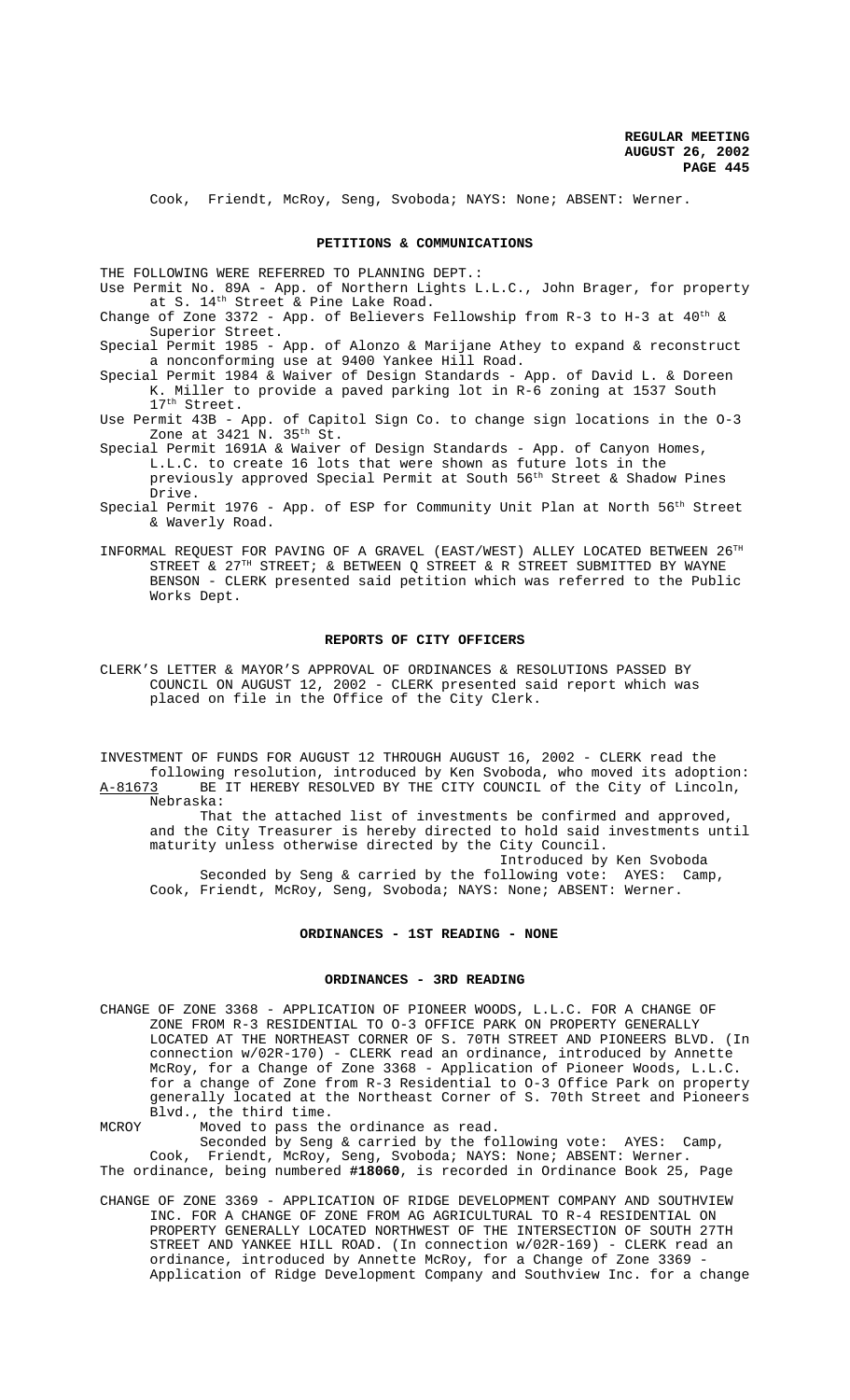of zone from AG Agricultural to R-4 Residential on property generally located at northwest of the intersection of South 27th Street and Yankee Hill Road, the third time.

SENG Moved to pass the ordinance as read.

Seconded by Svoboda & carried by the following vote: AYES: Camp, Cook, Friendt, McRoy, Seng, Svoboda; NAYS: None; ABSENT: Werner. The ordinance, being numbered **#18061**, is recorded in Ordinance Book 25, Page

APPROVING A SUBLEASE AGREEMENT BETWEEN THE CITY AND THE STATE OF NEBRASKA DAS/STATE BUILDING DIVISION ON BEHALF OF HEALTH AND HUMAN SERVICES FOR A SUBLEASE OF SPACE AT 1010 N STREET TO PROVIDE JOB TRAINING AND EMPLOYMENT SERVICES UNDER THE WORKFORCE INVESTMENT ACT - CLERK read an ordinance, introduced by Annette McRoy, approving a sublease agreement between the City and the State of Nebraska DAS/State Building Division on behalf of Health and Human Services for a sublease of space at 1010 N Street to provide job training and employment services under the Workforce Investment Act, the third time.

MCROY Moved to pass the ordinance as read. Seconded by Svoboda & carried by the following vote: AYES: Camp, Cook, Friendt, McRoy, Seng, Svoboda; NAYS: None; ABSENT: Werner. The ordinance, being numbered **#18062**, is recorded in Ordinance Book 25, Page

# **MISCELLANEOUS BUSINESS**

## **PENDING LIST -**

CAMP Moved to extend the Pending List to September 9, 2002. Seconded by Seng & carried by the following vote: AYES: Camp, Cook, Friendt, McRoy, Seng, Svoboda; NAYS; None; ABSENT: Werner.

#### **UPCOMING RESOLUTIONS**

CAMP Moved to approve the resolutions to have Public Hearing on September 9, 2002. Seconded by Seng & carried by the following vote: AYES: Camp, Cook, Friendt, McRoy, Seng, Svoboda; NAYS; None; ABSENT: Werner.

#### **ADJOURNMENT**

### **4:45 P.M.**

CAMP Moved to adjourn the City Council meeting of August 26, 2002. Seconded by Seng & carried by the following vote: AYES: Camp, Cook, Friendt, McRoy, Seng, Svoboda; NAYS: None; ABSENT: Werner. So ordered.

 $\overline{a}$ 

Joan Ross, City Clerk

\_\_\_\_\_\_\_\_\_\_\_\_\_\_\_\_\_\_\_\_\_\_\_\_\_\_\_\_\_\_\_\_\_\_\_\_\_\_\_\_\_\_\_\_\_\_

Judy Roscoe, Office Assistant III